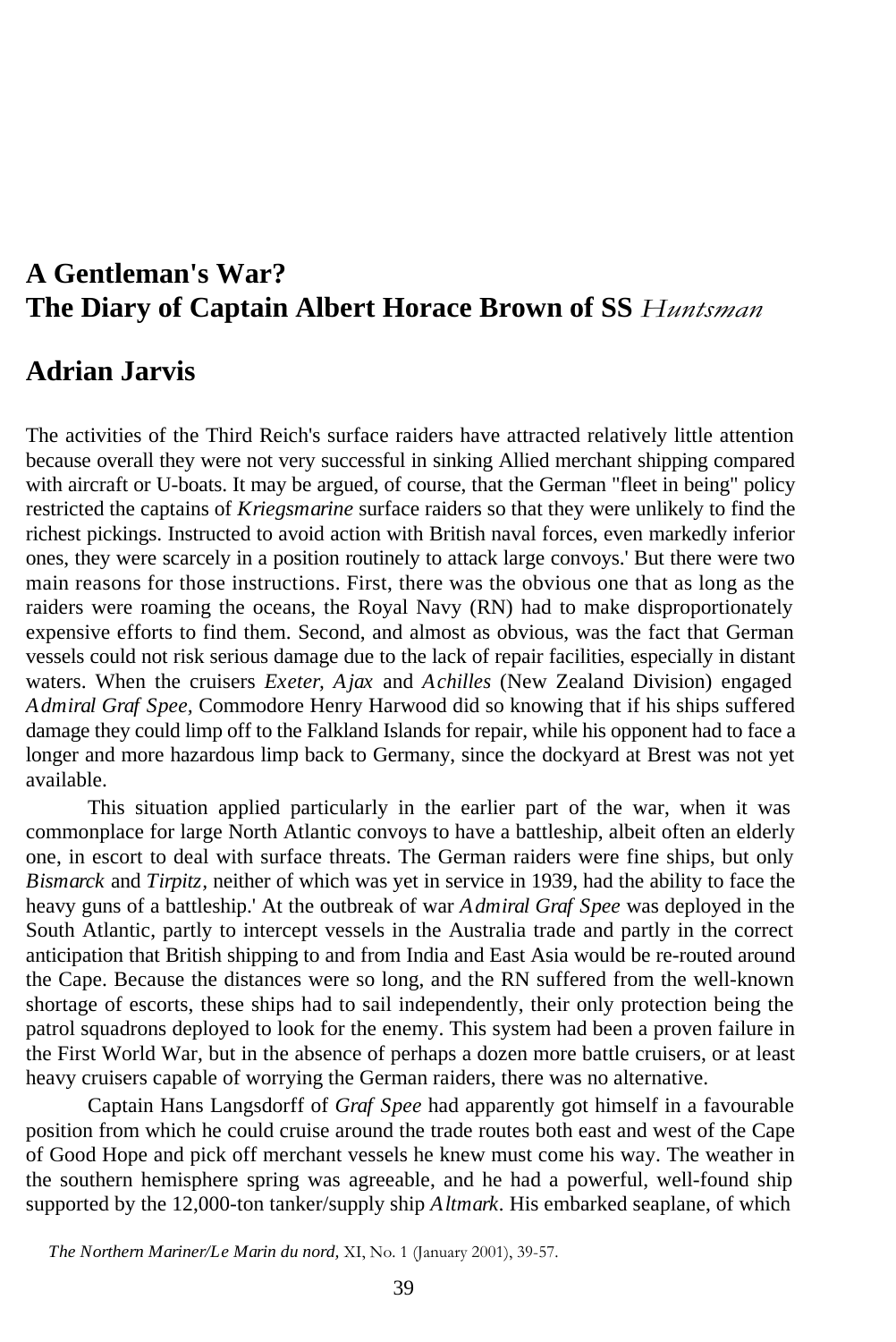he made frequent use, gave him early warning of vessels he might intercept or any warships he might wish to avoid.

His problem was the same one Vice-Admiral Gunther Lütjens of Bismarck and *Prinz Eugen* was to face in 1941. While the RN possessed few units both fast enough to catch him and powerful enough to guarantee his destruction, it did have plenty of ships capable of finding him and maintaining contact while decisive force was concentrated: the sheer ubiquity of the RN and its Commonwealth counterparts was a considerable part of their strength. In the event, he was probably unlucky: Commodore Harwood's squadron, which finally caught up with Langsdorff, did not contain a single ship which either out-gunned *Graf Spee* or had armour to face the pocket battleship's eleven-inch shells with impunity; all they had was speed and agility. But this part of the story is well known and is mentioned here only in the context of the crucial importance Langsdorff placed on preventing his victims from sending radio messages revealing his identity and position.

This is of interest because it relates to a remarkable fact: in the sinking of eight British merchant vessels, not a single merchant seaman was killed and the only wounded were three "boys" (stewards) when *Wairoa* disobeyed the order not to use its radio, causing Langsdorff to destroy the wireless compartment with one of his automatic cannons. The stewards were wounded by shell splinters and were later treated in *Graf Spee's* hospital. These casualties were extraordinarily light compared with the huge losses soon to be sustained in the great convoy battles in the North Atlantic and Mediterranean. Langsdorff was still working by the old and gentlemanly rules of cruiser warfare: he regretted the necessity for what he was doing because he appreciated the common bond that exists between seafarers. Captain Brown certainly respected him, and indeed it seems that Captain Dove, another of his victims, came positively to like him. He, in turn, treated them with respect and generosity.

Captain Dove published an expanded version of his diary in 1940 and there are places where it is obviously influenced by propaganda considerations, including, interestingly, a clear distinction between Germans and Nazis – almost as if the author or the editor was already looking forward to the need for post-war reconciliation.' This was a theme picked up with enthusiasm long after the war ended by William Frischauer and Robert Jackson, where Captain Dau ofAltmark was the caricature Nazi, even down to having "little piggy eyes."4

What Albert Horace Brown's diary adds to these existing publications falls roughly under three headings. It broadly confirms, with a few minor discrepancies, Dove's account of the taking of the various ships and the generous treatment the prisoners received on *Graf Spee.* It also provides a different perspective on life as a prisoner, in large part because Brown was a more austere and ascetic character than Dove. Where Dove moaned about the poor quality of ersatz coffee or the amount of space available per man, Brown simply chronicled these things. But finally, and most important, it gives a clear account of life aboard *Altmark* which differs significantly both from the account in Frischauer and Jackson and from the accounts in the British press after the prisoners were brought home by HMS *Cossack.*

Captain Dau was not the nicest man Brown ever met, but he was no monster either; at bottom he, too, was a seafarer. Faced with a rebellion in which the escape of the prisoners from the holds seemed both imminent and threatening to the safety of his ship, his reaction was to soak them with fire hoses and put them on bread and water for a day. He and his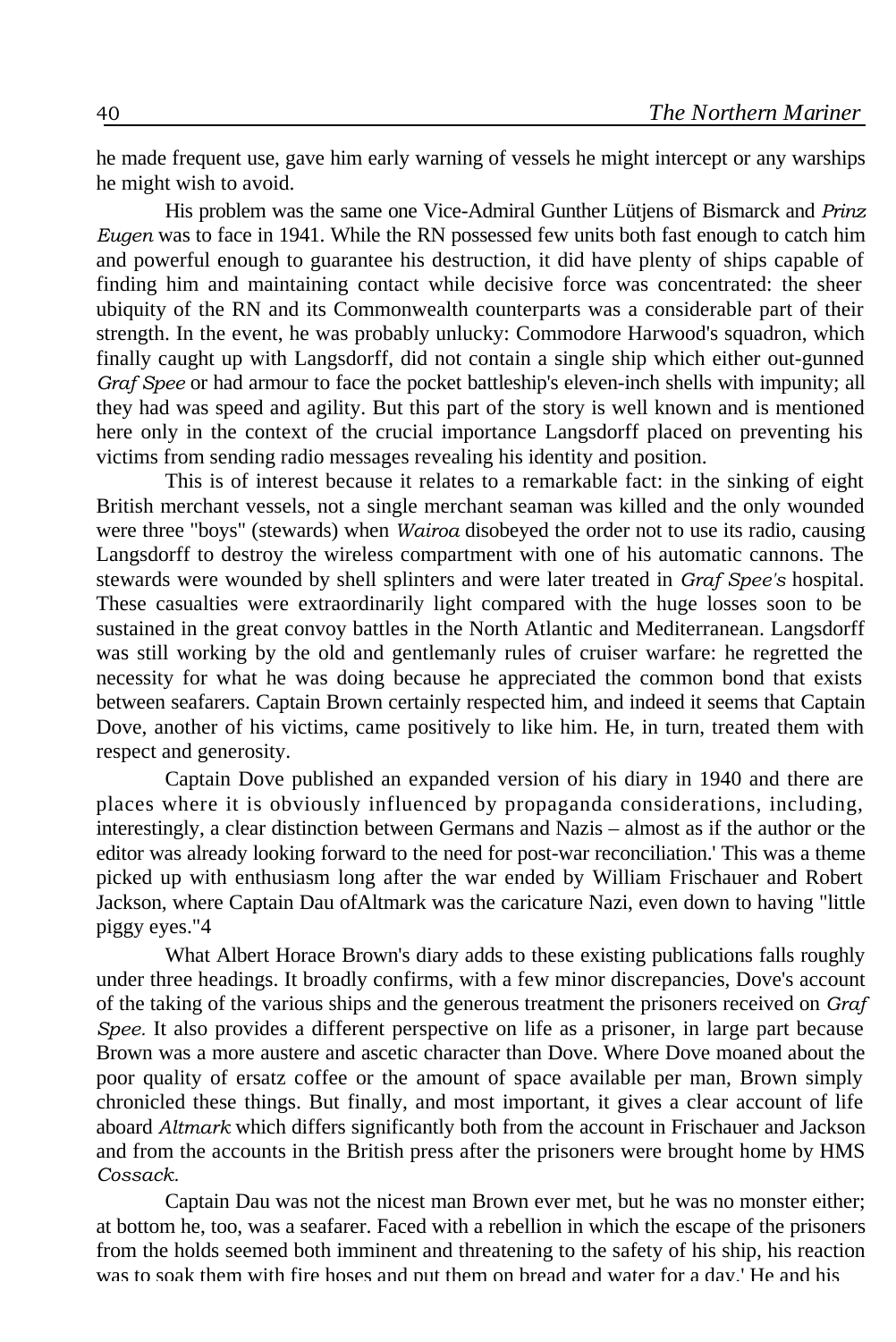crew may have referred to Brown's Indian crewmen (Brown never called them Lascars) as "niggers," but it is worth recalling that the word "nigger" was not then nearly so pejorative as it has since become, and there is no suggestion that they were abused in any other way. As racists, neither Dau nor his crew were remotely comparable with some of their comrades on land. Indeed, Brown could easily have been given a bad time since Dau knew that the reason he had returned to *Altmark* rather than remaining in gentlemanly, if cramped, confinement on board *Graf Spee* was to protect, as far as he could, his Indian crewmen. Brown was a heavy pipe smoker, even by the standards of seafarers who measured tobacco by the pound rather than the ounce, and smoking was permitted only during the exercise periods, not in the accommodation. Dau could have had him in "solitary" – the punishment for breaking the smoking rules – virtually the whole time had he so chosen. He did not do SO.

When *Altmark* was finally cornered by the destroyer HMS *Cossack* in Norwegian waters, Dau could easily have aimed a machine gun into the hold where the prisoners were held and suggested to Captain Philip Vian that he might like to go away. Instead, he accepted the fact that he was almost certainly going to lose his ship and faced the boarding parties. His men were not trained for that sort of thing: armed only with revolvers, several were killed by Vian's men who were armed with rifles and who had been practising for just such an action. In Frischauer and Jackson's book we gain the impression that the dastardly Nazis intended a "party booking for Valhalla" by blowing up the ship. Since the ship presumably still had ammunition for the now defunct *Graf Spee* aboard, this would have been quite feasible. Instead, only ordinary scuttling charges were laid in order to prevent a valuable ship being taken – illegally as Dau saw it – as a prize. Because the ship ran aground and Vian wanted to move out as quickly as possible, the charges were not detonated.

### **A Note on Captain Brown**

This is not a work of family history, and the key facts are simply that Brown was born into a Liverpool seafaring family in 1876, apprenticed in 1892, and served as an AB on a variety of vessels, sail and steam, until April 1898 when he made his first voyage as third mate. From 1899 until 1907 he served as second mate or second officer with the Harrison Line. Although he had gained his master's certificate in 1901, he served as chief officer until 1914 when he got his first command. He had been captain of *Huntsman* since 1935.

From internal evidence, such as his explaining who people were and the fact that he was a total abstainer, which all his family, friends, colleagues and acquaintances knew, we may assume that his diary was not written as a "message in a bottle" should he not survive. It was almost certainly intended for publication, presumably set aside when Captain Dove, who got back to Britain two months before him, published first. He was, however, also in failing health and died "after a long illness" in 1943.

### **A Note on the Transcription**

Captain Brown was my maternal grandfather and the original diary is in my possession, though I intend eventually to pass it to Merseyside Maritime Museum along with various other items of his. There are two versions: one (version A) is written with a fountain pen on seven sheets of ruled foolscap paper and the other (version B) in a small hard-back pocket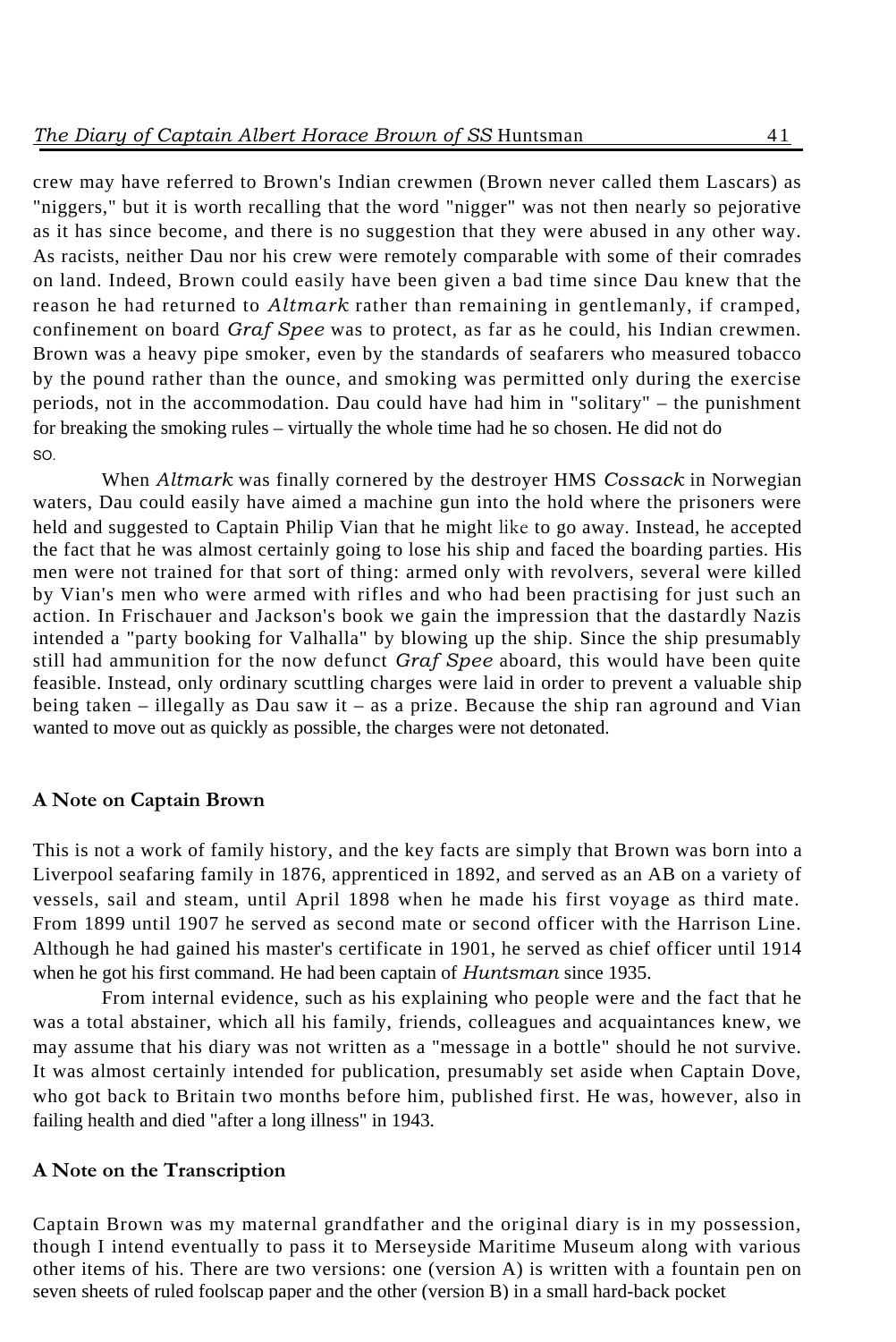notebook. I initially took B for the original version, but it is written with the same pen and the same ink throughout and with no variation in handwriting such as one would expect with varying weather conditions at sea. It also provides explanations of, and expansions on, observations made in the other copy and must therefore be presumed a "fair copy." The foolscap copy had been sent to Harrison and was returned to my grandmother on 29 November 1943. It is on poor quality paper with some water-staining, various afterthoughts, and crossings-out, again suggesting that it might be the prime record and version B a "fair copy." But as version A has almost nothing to add to version B, it is the latter which is used here. Where A does contain additional information this has been inserted in a footnote.

I have not tried to correct any of the errors of punctuation, which are numerous, nor to standardise such things as dates and times, which he abbreviated in whatever manner he felt like at the time. These are rendered as written, with such discrepancies as A.M./A.M./AM left unaltered. In places there are no paragraph breaks, and where the result seems totally indigestible I have inserted extra breaks: these are indicated by a pair of square brackets and an elision [...] at the beginning of the line. In a few places the narrative becomes slightly confused or repetitious. I have not "tidied up" such passages, which are printed exactly as written.

> S.S. "Huntsman" German Pocket Battleship "Graf Spee" German Prison and Store Ship "Altmark" H.M.S. "Cossack"

Personel7 "Graf Spee" Capt. Langsdorff. "Altmark" " Dau. 2nd Ship Captd. "Ashlea" Capt. Pottinger. 1st " " " Newton Beech" Capt. Robison.<br>3rd " " " " " Newton Beech" Capt. Robison. "Huntsman" Capt. Brown. 4th " "Trevannion" Capt. Edwards. 5th " " Africa Shell" Capt. Dove. "Doric Star" Capt. Stubbs. 7th " "Tairoa" Capt. Starr. 8th " " "Streonshalh" - - - H. M. S. "Cossack" Capt. Vian.

## S.S. "Huntsman"

October 10th 1939. Proceeding homewards from Calcutta & Colombo & Port Sudan and War breaking out between Germany and England,<sup>9</sup> we proceeded to East Africa and a South African Port & then homewards.

In Lat 8° 30'S Long 5° 15'W approx. with fine clear weather a vessel was seen on the starboard Bow by the lookout. Our course was altered away from her but she was steaming at a high speed  $\&$  appeared to be a war vessel. Our course was again altered away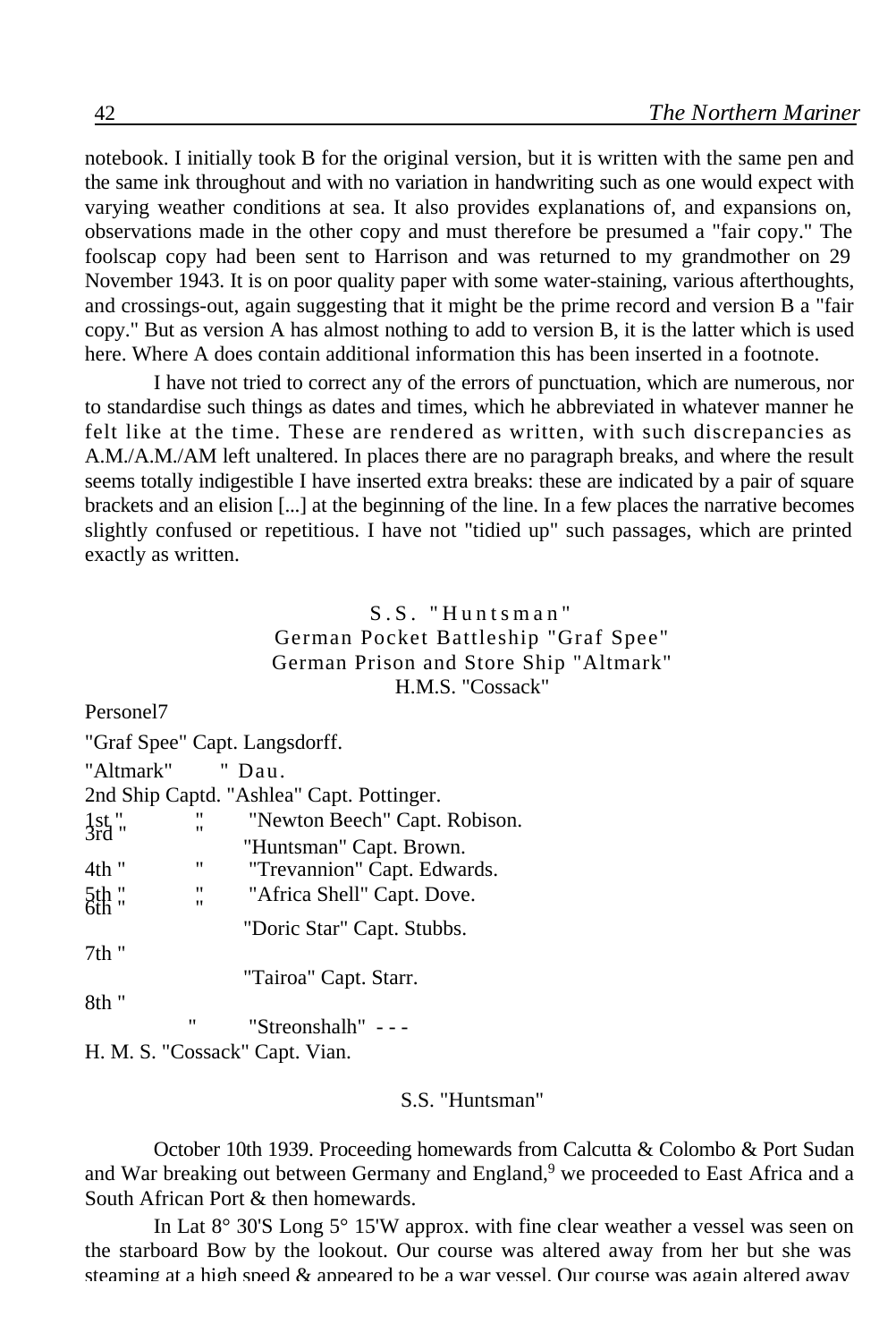from her & and she appeared to be a French Warship. I went down to tea & soon after Mr. Frost, the 3rd Officer reported that the vessel was now hull up so I left my tea and also the Ch. Officer & Wireless Officer Mr. McCorry & proceeded to stations.'° A radio message was then sent out "Warship approaching, our position & our code letters." I again altered course away from her. She approached us at a very high speed, keeping her bow towards us so that we were unable to see her "Colours."From her appearance I took her to be French and she had been disguised as such. When she was quite close, she sheered off a little and the French Ensign the "Tricolour" was observed but I was suspicious and when she got quite close the French flag came down and Hitlers dirty rag of the Swastika was run up. The Radio Officer was ordered to send our name position and German Warship which he did and got it away twice.''

The warship then signalled Heave to and do not use your Radio. I then told Mr. Thomson, Ch. Officer to go in my room and throw the weighted bag which contained all confidential and private papers on the Port side. I walked over to that side of the Upper bridge and saw it dropped and sink & then gave the order to stop as ordered by the "Graf Spee." We were unable to resist as we did not have any firearms, only a dart board and six darts. We were also unlucky with our wireless message as it was "off watch" period for single operator ships. As we lost our speed, the engines now being stopped a large motor launch heavily manned came rapidly alongside full of armed Germans dressed as Sailors and six Officers. They jumped on board before we had stopped or any ladder was over the side. The launch had a roofed cab and a thick mat on the top from which they sprang on to our deck & all over the ship. The Officers came up onto the Bridge and one asked where "vas der Captain." I told him I was. He then said "where are your 'private papers.' I said over the side where you ought to be."<sup>12</sup> He then said we were all prisoners and Germans.  $\&$  they ransacked the ship. My room was very roughly handled but without any success. The wireless room was very roughly searched and Mr. McCorry the operator was asked if he had sent out our position. He replied "Of course I have." He was then sent out of his room and had another good search & it proved fruitless also.

[...]The Ch Officer Mr Thompson was then ordered to muster "all hands" during which time his room was searched without finding anything useful. I had been told we would be taken on to the "Graf Spee" which was the name on the German sailors?<sup>13</sup> caps but when they found our crew were Indians sixty-seven in number and seventeen Europeans they changed their minds." Then the hatches were opened to see if any of our cargo was useful and found chests of tea, bales of gunnies (jute bagging) etc so they decided to take what was of use to them before sinking us. I was given a document to the effect that the "Huntsman" was now their prize and a note referring to (if their orders were obeyed the preservation of our lives and property. My Chronometer & Sextant and the two chronometers belonging to the ship were taked to the "Graf Spee." I was given a receipt for my Chronometer & Sextant (which I still have) typed in German & I was told Mr. Winston Churchill would pay for my loss. We were now<sup>15</sup> in charge of (3) three German reserve Officers & twenty-five Naval ratings. The 1st Officer was a man called Schunemann who had been Master of a German coasting vessel on the East Coast of Africa who knew a lot of people in those ports whom I knew quite well, and had often seen the "Huntsman" in those ports.<sup>16</sup> He was a very decent fellow. He asked me if I knew a ship or the Capt. of a ship called "Incomati" [?].

[...] As it happened I did, he then told me that he was saved from drowning some time previously that Capt. Fox had saved his life. He had been taking a German tug boat to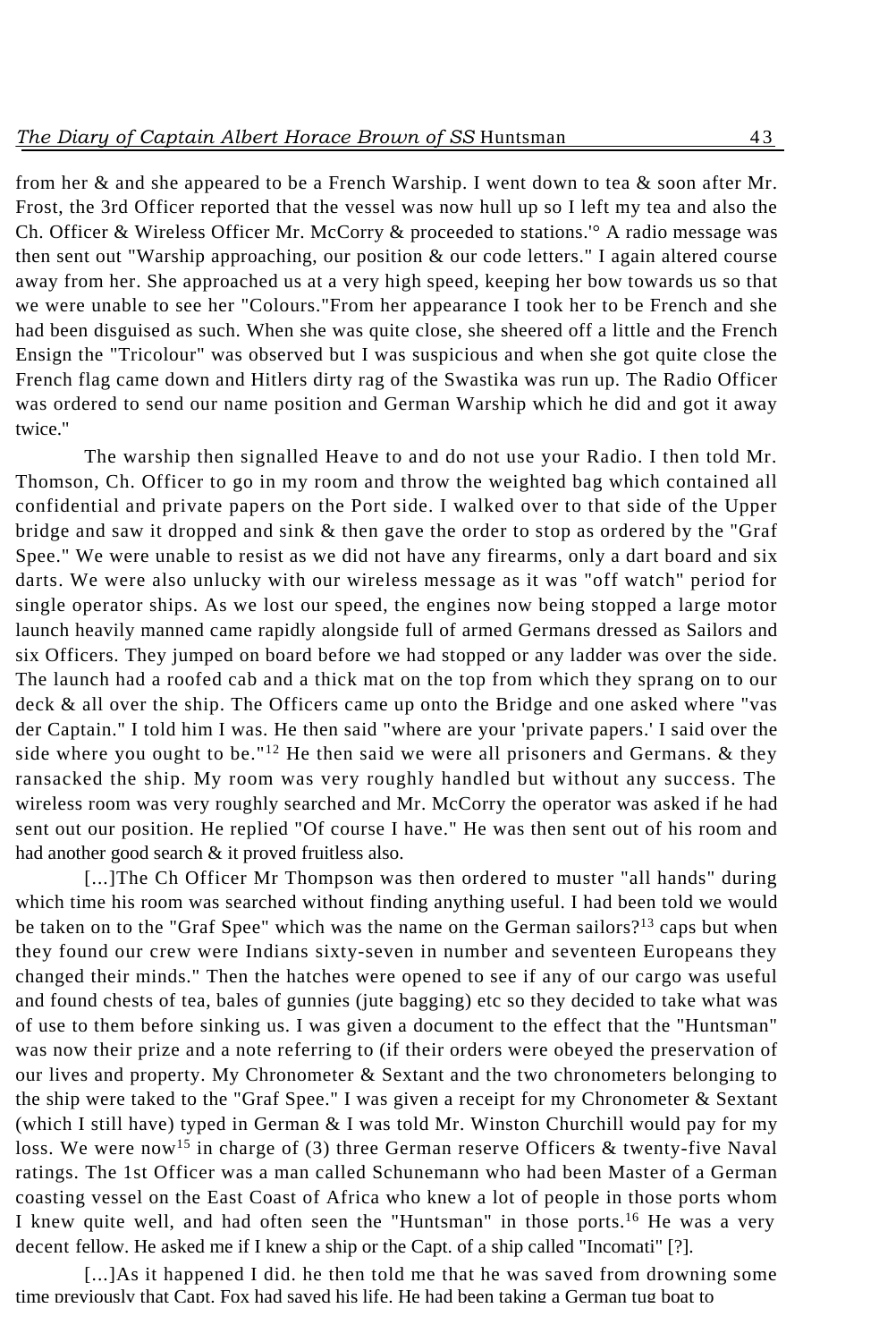Beira  $\&$  she capsized  $\&$  all hands were drowned except him who had got hold of an old tree floating down the river out to sea. It seems from his story that the Capt. came on deck early in the morning and went on the bridge saw the tree and picked up the telescope to see what it was and fancied he saw a man clinging to it. He altered his course and picked up this man and thereby saved his life. I asked him what he would do if they caught the "Incomati." He thought for some time and then replied. He then said "I should go to Capt. Langsdorff and ask him to excuse me as I could not take that ship off Capt. Fox. The 2nd Offr. was a man named Holty. He told me that he arrived at German port in a Hamburg American liner and one hour later he was on his way to Kiel to join the 'Graf Spee'." He was not allowed to go home or family or even to write to them. Another officer named Dittman acted as 3rd Offr. & he said he had not been able either to go or communicate with his people either. The " Huntsman's" Officers kept watch with them and we were cruising about aimlessly waiting for what we didn't know but they told us we would be put on the first neutral vessel and landed at the nearest port.

On the 16th Oct. 1939. We found a tanker lying close to us when we got out on deck flying the Norwegian flag & "Sogne" on her bow and stern. We were then told we were to be transferred to her and landed in a neutral country but we soon found out she was a German supply vessel. Two large motor launches were put off from her & the "Graf Spee" also put two in the water & they took stores from the tanker. Our hatches were opened and the launches were loaded with tea, bales of burlap:<sup>8</sup> good Indian Carpets, Ghee (Indian butter) cases of rubber shoes and anything else they could find which might be of use to them.<sup>18</sup> Also all the ship's stores except cases of milk which we had with our own effects. They then lashed the lifeboats down lifebuoys etc which would float preparatory to sinking our ship so as to leave nothing to help to trace her position. We were then ordered into their motor launches to go to the "Sogne" but five of our engine room crew were keeping steam and were to be sent over later. I was then told to get in the launch but I refused saying I would not go till I got the five who were there with me.<sup>19</sup> About 4.30 P.M I was informed that the rest of my crew were ready to go and seeing them in the launch I left my ship very sorrowfully & went to the "Sogne" with the last of my crew.

[...]When nearing the "Sogne" I noticed the name on the bow was "Altmark" but it had been painted over but was still visible when near to. I saw the Indians go up the ladder on to the deck  $\&$  their belongings  $\&$  then having done all I could I went up on deck myself & was escorted forward where I was shown into a temporary structure built just abaft the forecastle headwire lashings around stanchions & canvas outside & inside on the port side. The Officers and Engineers were inside making a table for us to eat off and forms also as there was no accommodation at all. The "Altmark's" Carpenter got us wood & helped us to erect same. We had all our own bedding with us & we had to make our beds on the tops of our trunks which we placed fore  $\&$  aft on both sides of our quarters.<sup>20</sup> It was not so very comfortable but we soon got used to it and it was warm weather. I had my wireless set with me  $\&$  we got music and news but they took it away after a couple of days as they said it oscillated and their bearings could be obtained from same, but they would return it when I left the "Altmark." But I never got it again as I had no time when I left the "Altmark" as I nearly got left there. I also had a bottle of whisky from my room as I thought it might come in handy for someone, not that I wanted it as I am a Total Abstainer, never having tasted but not bigoted or prejudiced as I know there are occasions when it is useful if not really invaluable.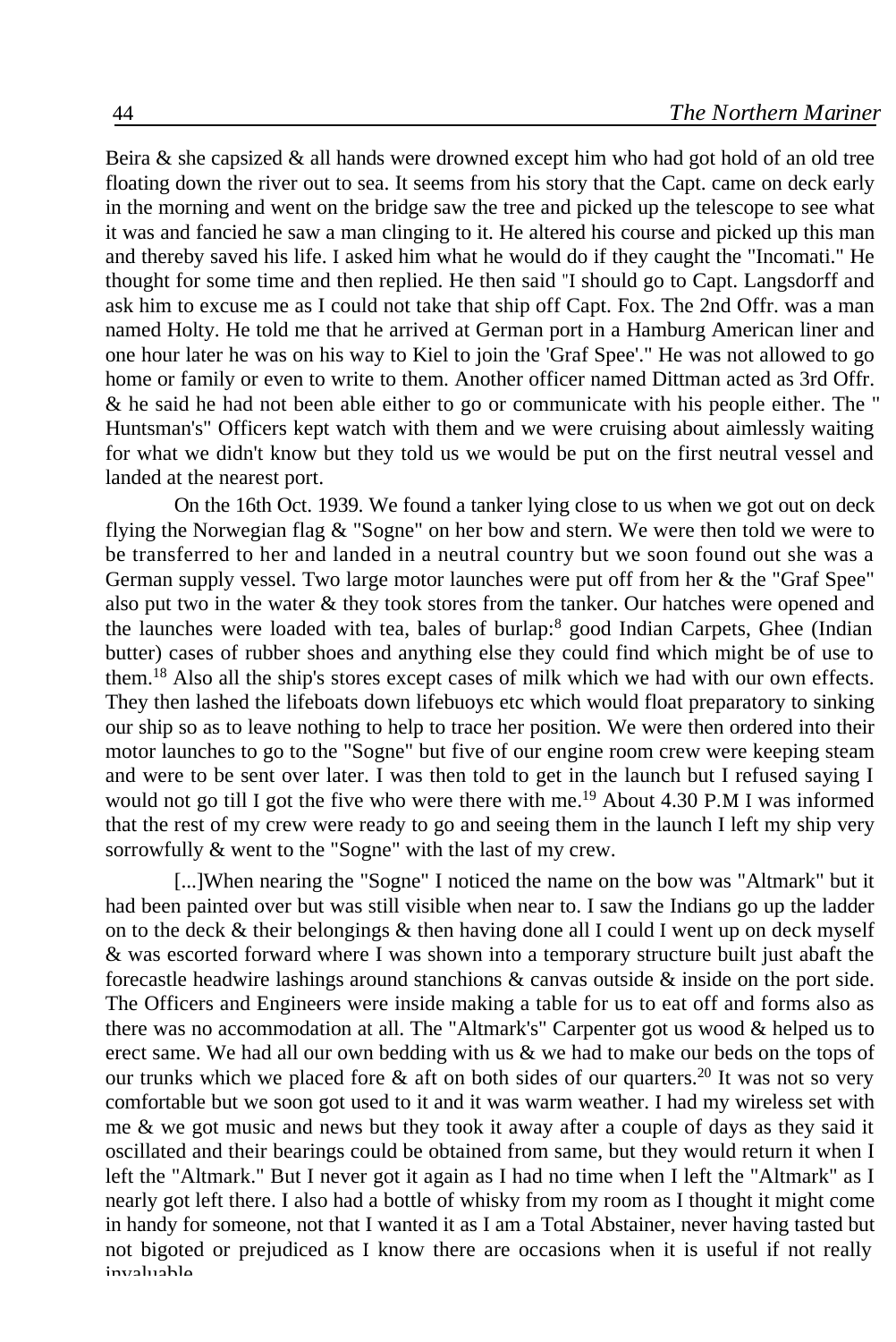[...]Sanitary conditions were very poor. Water was rather scarce also as it had to be condensed and their plant was not too big." We only got a small tin basin three parts full every morning to wash with & had to go on deck and wash in the open which we did not like, but there was no other place to do it. To have a bath was not possible but when asked for we got a bucket full of water so that we could have a rinse off. The Indian crew were on the other (the Starboard) side in the same but larger accommodation as there were seventysix of them and the sanitary quarters were close to them which were supposed to be for us, but as there were so many of them we gave them up and made our own. All the ship's stores had been brought from the "Huntsman" so they were able to do their own cooking and live the same as usual as long as they lasted and then had to eat what was to be had. I am afraid they had to break their caste but I expect under the circumstances they could be exonerated by fasting or payment.

17th. Oct. 1939. Same conditions all day. Prison Lieutenant Schmidt Eckhart and Doctor Tyrolt<sup>22</sup> visited us morning and evening. They were very much inclined to be sociable, particularly the Doctor who had travelled considerably having been through the Grand Chaco pig-sticking and also shark fishing at the river Plate & boxing at the Seamen's Institute at Buenos Ayres where he acknowledged he had been knocked out cold by a British fireman. He did all he could for us and was very attentive to me. I suffer from Nasal Catarrh" & he had me in his surgery every day and tried to relieve it, but without effect  $\&$ when I went to the "Graf Spee" he sent word to the Doctors there (there were three there) and I was given a lotion and a syringe to use three times daily and also gave me treatment with radiant heat in a bed in the hospital. I used to fall asleep under it and an alarm clock was at my head to wake me when the time was up. He also used the only injection he had against colds on Capt. Starr who had told him he had injections before for them & apologised for not having more. I think he liked our company so as to improve his English, which was not too good but he was a good hearted man, but one expects humane treatment from a man of his profession.

[...]The Indian crew behaved splendidly, cooked their own food<sup>24</sup> and eat on forward hatch which was abreast of our door which was a wire screen one, so we were able to see and talk to them. They often gave us one of their chapatties (pancakes). They had plenty of Indian tobacco and matches and smoked at will & had an idle life, like us. They were allowed about three quarters of an hour morning and evening for exercise etc. unless something out of the ordinary was going on, viz: A ship in sight, target practice or "oiling the 'Graf Spee'," which was done from the forward or afterward end of the ship by a large flexible pipe suspended on cushions and a heavy wire. My boy and the Officers' and Engineers boy (our stewards) brought our food for us but we washed up ourselves, taking turns in half a bucket of water. Late this night we heard six explosions & then another much heavier one which we presumed was a torpedo sinking my ship. I was pleased it was done at night so I could not see her go as I was very fond of her and very much attached to her.

18th. Oct. Our Prison Officer confirmed our surmise in the morning and said "She died hard."25

This day the crews of the "Ashlea" Capt. Pottinger and the "Newton Beech" arrived from "Graf Spec" Capt. Robison having been captured on the 5th. and 7th. Oct. but as the " Altmark" had not been contacted had to be kept on the "Graf Spee." We then heard how they were caught & we told them about our own capture. "Graf Spee" departed just before dark.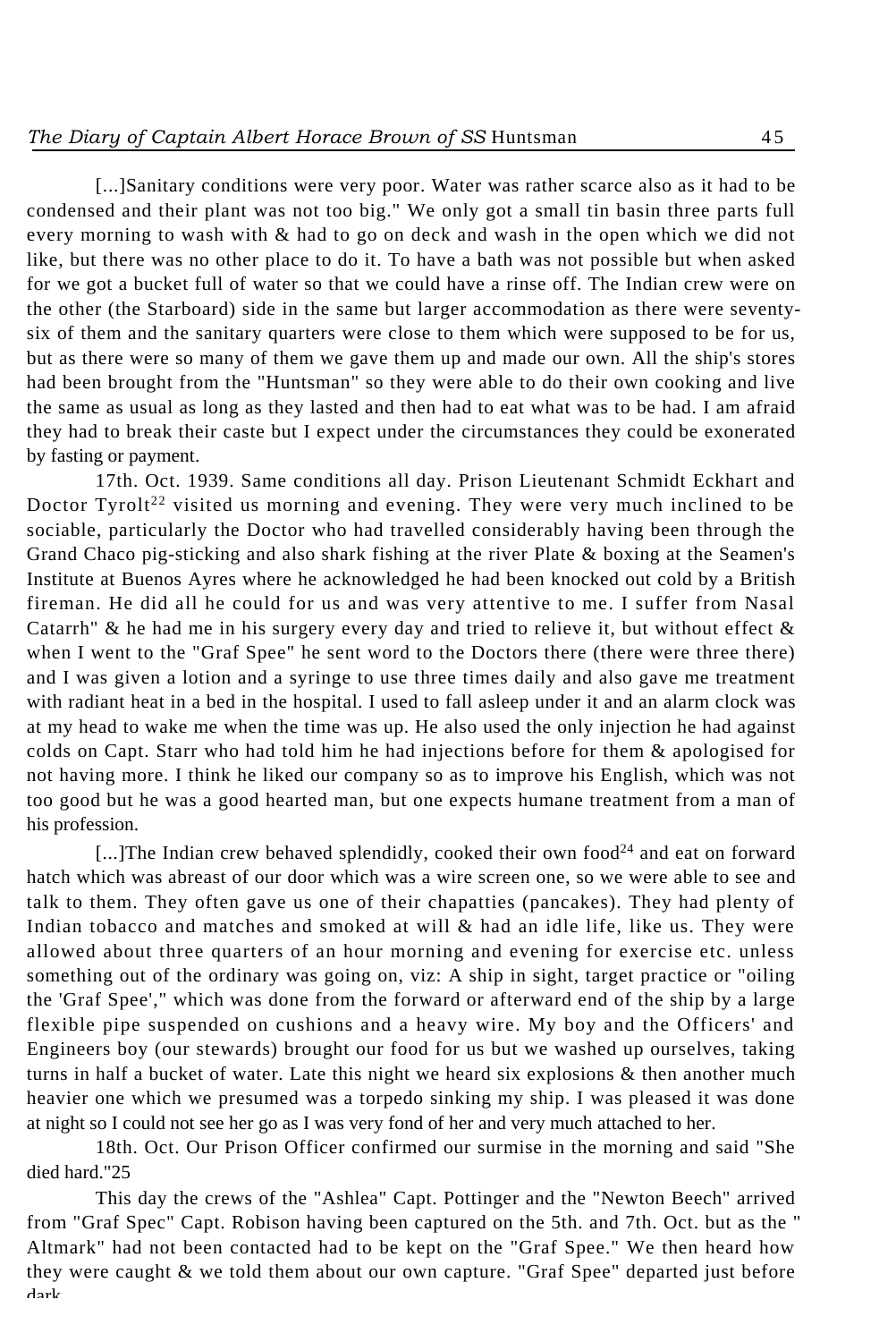19th. Oct. 1939. Daily routine

Rise at 6.30 A. M. on to forecastle or fore deck  $\&$  if lucky get a bowl of water  $\&$ wash in the open.

7.30 A. M. Breakfast. Bread, margarine, jam & tea.

9.20-10.05 A. M. Morning exercise on Forecastle head.

11.30 AM. Dinner, Soup, tinned meat, vegetables & a cup of tea. Twice weekly meat with rice or macaroni as a vegetable & a cup of tea.

2.35-3.05 P. M. Evening exercise on Forecastle head. No awnings or shelter, so if raining no exercise.

Tea. 5.00 P. M. Tea, bread and margarine, canned sausage (German variety) sometimes a tin of sardines (one tin for two persons) sometimes jellied eels or cheese for a change.<sup>26</sup> We had a few books to read which were passed on to the other prisoners when read and soon fell to pieces. The "Altmark" was cruising about slowly between 10° to 20° S. Lat and  $10^{\circ}$  to  $20^{\circ}$  W Long. As we had Greenwich time we were able to get a rough position with a shadow pin at noon. But the days were long and tedious. Washing and drying our clothes helped pass away some of the time for us. We had brought four cases of condensed milk with us from our lifeboats but the purser of the "Altmark" confiscated two of them and we gave one to the Indian crew, keeping one for ourselves which lasted us a long time using it sparingly but the time came for the last tin and all in our quarters insisted on me keeping it for my own use (as it really belonged to the "Huntsman" in the first place) and some of the food I couldn't eat, which they divided amongst themselves, so 1 had to accept it. I bored two holes in the top of the tin and made wooden pegs to keep it airtight when not in use, and using it as sparing as possible I made it last fifty-seven days. (Ideal Milk) The tin was then washed out on Jan 22nd. 1940 and used as a water dipper.

[...]The Chief Steward had brought all the tobacco with him from the "Huntsman" about 60 lbs Capstan Full & Medium strength in a pillow slip & the Indians had all theirs also and about twenty gross boxes of matches. I kept giving it to the other prisoners who had none & finally ran out of it and then the Indians gave me some of theirs which I did not like but I smoked a bit of it all the same. The Capt. of the "Altmark" was very much afraid of fire having once been on fire at sea during his career and we were not allowed to do any smoking or striking of matches in our quarters, but we took no notice and risked it anyway?' Anyone caught was given twenty-four hours solitary confinement, but he got his food and water. Mr. McCorry the Wireless Operator got caught after being warned and got a three day sentence. When released I asked him how he fared. He replied "Did not care if it was a month as he was allowed to smoke there and he had a book called 'Gone with the Wind' to read without being disturbed and it would take a very long time to finish it. We passed his share of food to him at meal times. The Ch. Off. of the Trevannion' also got caught & punished the same.

Oct. 21st. to 27th. Long weary days, same routine. Got four or five old packs of cards to play with which were a great consolation for card players. Some were given to the crews in the other decks and passed many an hour away and lost and won lots of imaginary money. We had some darts which belonged to Mr. Edwards Ch. Eng. of Huntsman but the Germans had confiscated the board, so we made a board out of the softest wood available and passed away quite a lot more time. Won and lost made not a bit of difference as money was useless there. Lights out at 10.00 P. M. except a blue light near the hatch and all slept quite well in general.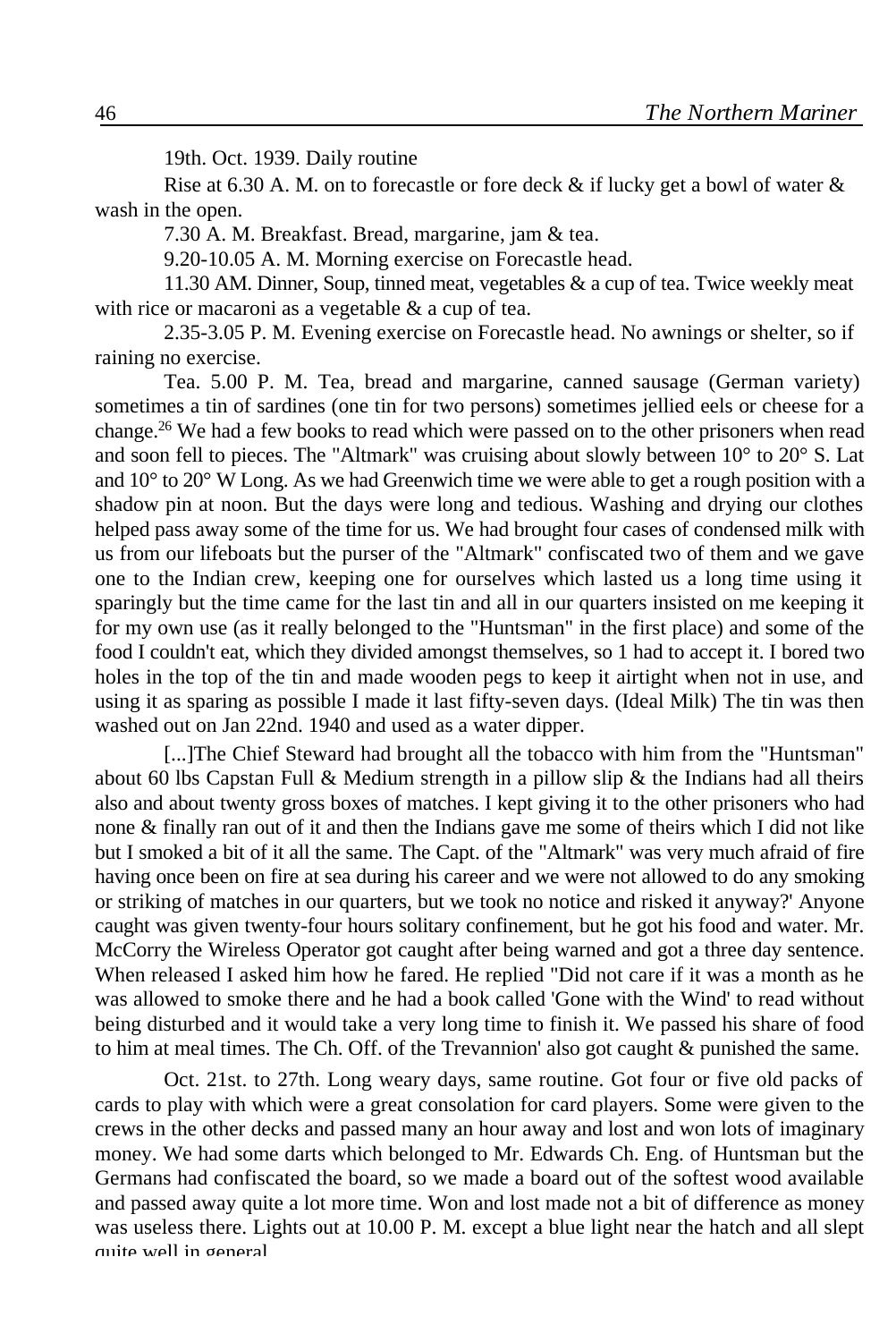Oct. 28th. "Graf Spee" returned after nine days absence. We were not allowed on deck as she was oiling from the "Altmark" and storing by motor boats. Fine weather, sea smooth.

7.30 PM. Capt Edwards, Ch. Offr. and Ch. Engr. of "Trevannion" were ushered into our quarters, having been sunk on the 22nd. of Oct. The "Graf Spee" had peppered them with a small gun for using the radio after being warned no to use it. Fortunately no one was hurt.

Now thirteen in our quarters & thirty-four in the Officers deck. The crew of nineteen were placed in a store room on the main deck forward of the poop on the port side. Oct 29th. "Graf Spee" departed. "Altmark" went cruising again.

Nov. 7th. Shortage of water Condenser trouble. No noon cup of tea.

Nov. 8 & 9th. Rough weather, S. E. wind, strong shipping heavy seas fore and aft. Our quarters nearly washed out. Very cold & uncomfortable.

Nov 1 1 th. Moved to a warmer and drier spot, much more comfortable and less draughty. Now in No.1 Top deck which had been full of empty beer drums. Deck covered with Burlap and Indian Carpets from the Huntsman's cargo. Well lit and ventilated. About thirty feet deck space clear and we were able to walk about for exercise. We also had more room for dart games. Now seem to be in about 46 00 S 20 E & ship's course was altered to the North West. Vessel rolling considerably & proceeding about eight knots, weather rather cold.

Nov. 16th. 1939.

"Altmark" stopped. fine weather. A home made target was put overboard  $\&$  the " Altmark" steamed round it using two quick firing guns with tracer bullets!' Shooting not at all good. After practice retrieved target & proceeded. The Guard Officer asked me what I thought of this drill. I said "Poor shooting" and he did not seem pleased and said they had heavier guns & were able to deal with submarines. I am confident there are three (3) 4.7 guns mounted, one right aft and one on each side amidships in the after end of the centre castle well concealed. Plates in the after end of the centre castle have a bulb plate overlapping which at times shows rust which is washed off at once when seen. Also right under this end of the house I have seen men going in and out with emery paper etc evidently lower cleaning metal. There is a door into a compartment at the after part of this deck & the deck inside is about ten inches lower than the deck outside and on each side is an I fore and aft. The after part of this compartment was screened off with three or four thicknesses of burlap as curtains and about one third of its width from the inside bulkhead a rounded piece of metal could be felt about the size of a 4.7 gun.<sup>29</sup> The Capt. told me on one occasion they were able to defend themselves.

Nov. 26th. 1939.

"Graf Spee" returned after a twenty-eight day cruise during which she had been round South Africa up to East Africa and had caught or rather disposed of<sup>30</sup> a small tanker of 700 tons in ballast. She was close in to the land and all the crew with the exception of the Master got ashore and away. The Master, Capt. Dove was the only person captured. Very poor costly cruise. The "Graf Spee" oiled  $\&$  stored from the "Altmark"  $\&$  we were not allowed on deck for our usual exercise. The Ch Offr of the "Trevannion," Mr Venables was caught in the act smoking in living quarters and received a sentence of three days in solitary confinement.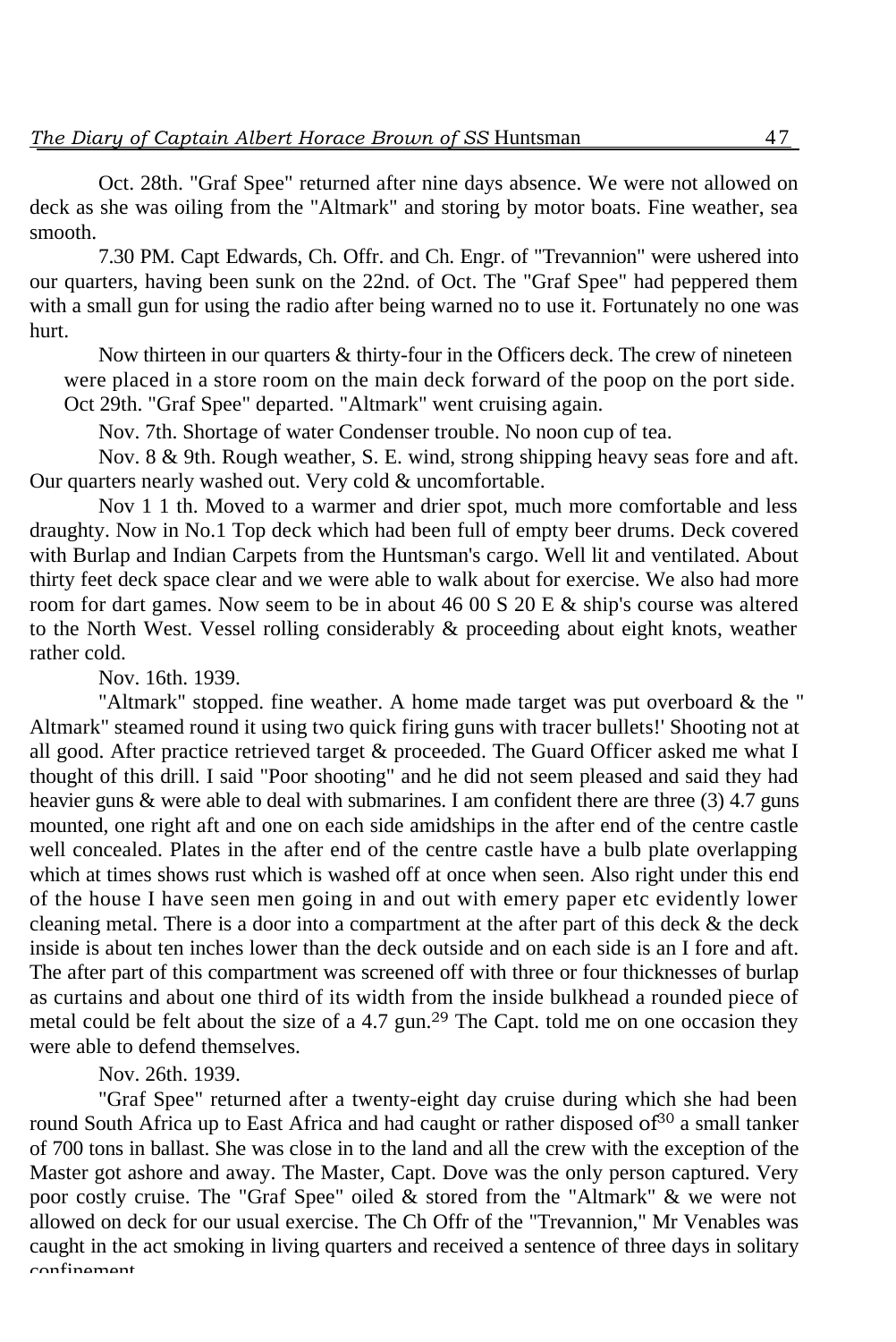Nov. 28th. All executive officers & Masters prisoners received orders to take enough clothes for fourteen days & be prepared to transfer to the "Graf Spee." At about 4.00 P.M we were transferred by motor launches. We were placed in a compartment said to have been for the use of midshipmen but they had none. Quite good about 20 X 30 feet. three tables, settees and chairs, a pantry, a baggage room and a washing room with ten washbowls & two showers  $\&$  cold water for an hour in the morning  $\&$  in the afternoon. Here we met Capt. Dove of the Africa Shell who welcomed us as he had been all by himself from his capture except for spending some evenings with Capt. Langsdorff of the Graf Spee.

We were all issued with hammocks  $&$  bedding, seventeen were swung overhead the rest slept on tables, settees, on and under tables and at 9.00 PM "Lights out"

Called at 6.30AM. Hammocks and bedding rolled up and passed out & stacked in a recess outside, twelve chairs were passed in. Breakfast 7.00AM. Bread, butter (?)31 Porridge, jam or marmalade, Bread, Margarine & Tea.

Dinner 11.00 AM. Soup, Meat & Rice or Macaroni and a sweet sometimes fruit juice and bread.

Tea 4.00 P.M. Bread, sausage or canned meat, no sugar for tea at first but obtained some on request.

Exercise on Quarter Deck

8-9 AM. 5-6 P.M.

Loudspeaker in quarters some music from records now & then No news. Controlled by the Radio Officer. We had two packs of cards and the books from the libraries of the ships sunk & talking were our only means of passing away time.

Dec. 1st. 1939. I was escorted by Capt Schunemann to the Capts. quarters & Captain Dove also I received a courteous welcome from Capt langsdorff who invited us to take chairs and name our drinks. "I suppose you will have the usual" to Capt Dove which was accepted. He then asked me. I replied: Thank you, but I am a total abstainer. he said one drink "would not do me any harm" but would I like a mineral water. I asked him for a "Ross's Royal Ginger Ale" as I felt sure he would not have that, but he rang his bell and the steward was ordered to bring it. To my surprise he brought it, so I could not very well refuse, though I did not want to drink with him or anyone else. He was quite chatty and spoke, I thought confidently in manner, about his ship. He seemed to be proud of her ability. Also other various things, one being the "magnetic mine" which we would never be able to discover the secret of. But I believe we at home knew at the time he was talking.

[...]He said he had been told I was not ratified with my treatment and would like to know what I had to complain about. I replied that in the British Merchant Service, the Master's duty was to remain with his crew and I had promised my Indian crew I would not leave them until they were landed in British territory if not back to India if possible. He considered this for maybe a minute then said "I admire you for wanting to go back to keep your promise" and "I will do all I can to allow you to do so." I thanked him for his promise. He also spoke of a "Secret weapon" which we would "never find out" but our ships would be sunk by it. He evidently alluded to the Magnetic Mine which I believe we had found out all about when he was talking about it. I never spoke to him again except to say "good morning" and return his salute?'

Dec. 2nd 1939 At day break the plane revved up  $\&$  the catapulted off with a roar and returned about 8[?] 15 AM and went off about 2.00 P.M. We were not allowing [sic] our afternoon exercise on deck this day. At about 6.00 P.M. fire and station alarms were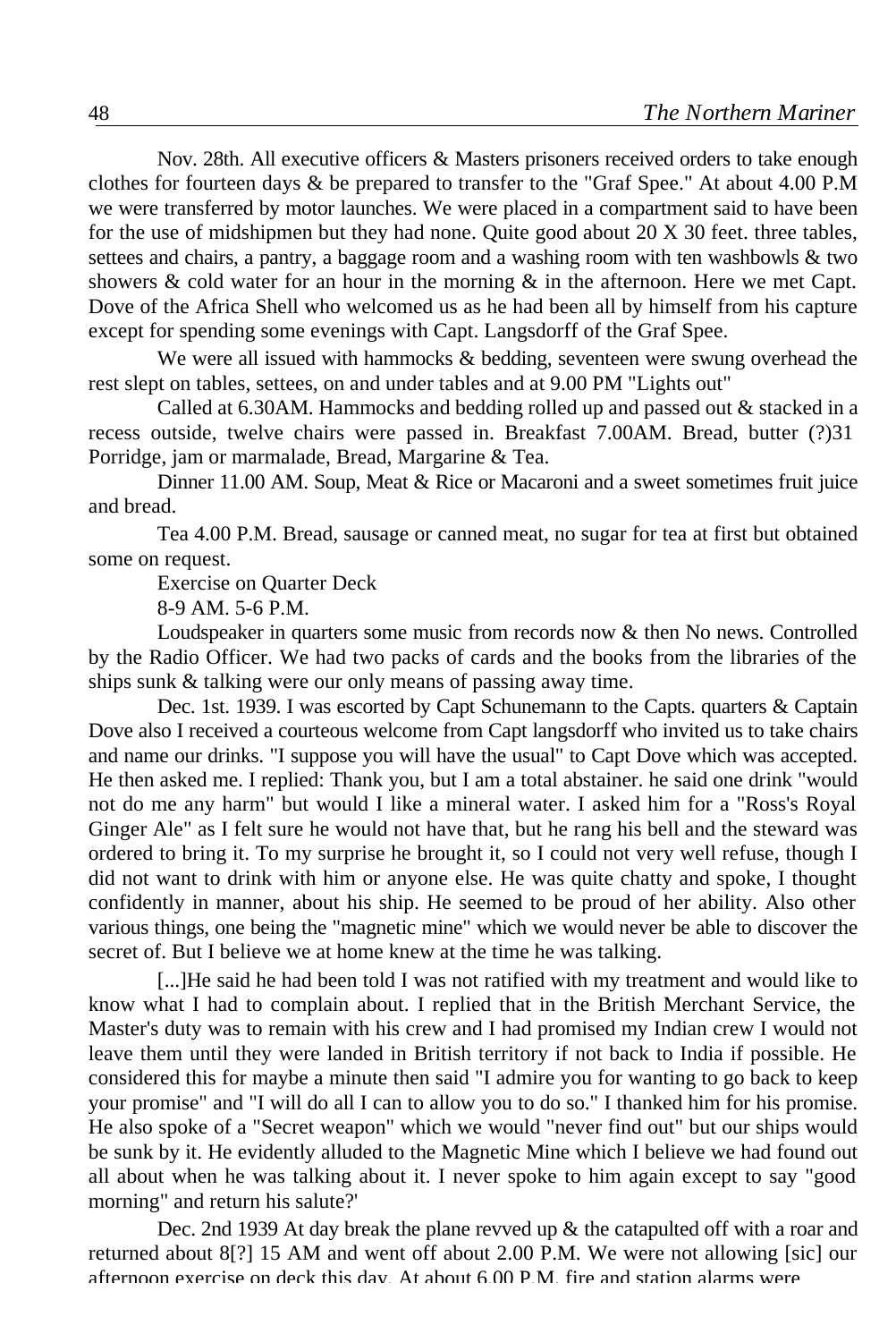sounded, and the buzzer in our quarters rang & we were locked in, our skylight was screwed down & an additional cover put on. Then two heavy guns fired. An hour later an officer came and told us the fight was over and locked us up again. Soon after several shots were fired to sink their victim, which was the "Doric Star" Capt Stubbs. They also had to pick up the plane which had landed in the sea; evidently short of petrol.33

About 9.00 P.M. our room was opened and Capt Stubbs & Officers of the Doric Star were ushered into our quarters and we got their experiences told us and some news that had been heard by them after our capture because we did not believe what the Germans told us. We then all turned in for the night.

Dec. 3rd. 1939. About 6.00 A.M. plane catapulted off with a roar which woke us up before our time, the alarms rang and we locked and battened down and we heard the rush of feet heading to action stations: Soon after a heavy bark like a 6" gun then porn porn firing were heard  $\&$  then quiet again. About an hour later a series of heavy shots  $\&$  then a torpedo was let loose evidently to sink another victim in a hurry. About 9.00 AM Capt Starr of the " Tairoa" and some of his officers were ushered into our quarters and we learned she was the latest victim. Apparently the first salvo was to prevent the message being sent by the Wireless Operator, but I was told that he kept on sending till his instrument was damaged. He escaped injury, however. Five of the crew were wounded, three deck boys being placed in the hospital for a week and treated by one of the three doctors of the "Graf Spee." We were now very crowded and had not seating accommodation for all, namely fifty-one & we had to sleep as best we could. Hammocks, on the tables, settees bath room luggage room and some on the deck. We also had to eat as best we were able. As soon as one finished his place taken by another till all were fed. Washing up our dishes was also quite a job as there was not enough crockery for all and had to be washed up for each sitting, but it was done cheerfully in the camping out spirit and we were all very confident the "Graf Spee's day would come & meet some of our Navy & victory be with us.

Dec. 4th.-5th. Got extra time on deck allowed for exercise allowed for exercise on account of crowded quarters. The ratings of the "Tairoa" & "Doric Star" were quartered in another part of the ship, there now being 196 prisoners on the "Graf Spee."

Dec. 6th. About 1.30 P.M. Contacted the "Altmark." Mr. Thompson Ch Off of "Huntsman" told me had orders to have my belongings ready to go to the "Altmark" but he must not let me know. The Junior Officers & crews of "Doric Star" & "Tairoa" were sent to the "Altmark." Having protested against being separated from my Indian Crew I was sent & Capt. Starr of "Tairoa" & were promised to have Officers' quarters but we were put in the same quarters as I had been in before, which as it would hold thirty gave us a lot of space  $\&$ were able to walk about. We were also told we would be landed in a neutral country or on a neutral ship somewhere, sometime. I was allowed to smoke there as it was on deck so long as I kept out of sight, so that the Capt. didn't see me. Capt. Starr only smoked a cigar when he could get one which was not often?' However, I was back with my Indian crew which cheered them up and they gave me a great reception. My "boy" was able to bring our food and lots of other small things also. Jolly good boy & faithful & trustworthy. I gave him all my money & gold watch to mind for me before I was searched, which he returned as soon as the searching party had found nothing to take from me. I was now able to see them anytime & if any complaints arose report them to the Prison Lt or Doctor and get it looked into on their behalf. The Doctor was a very nice man also the Lieutenant but the Guards were very poor specimens. I had a bit of a bother with one of them but he got the worst of it. It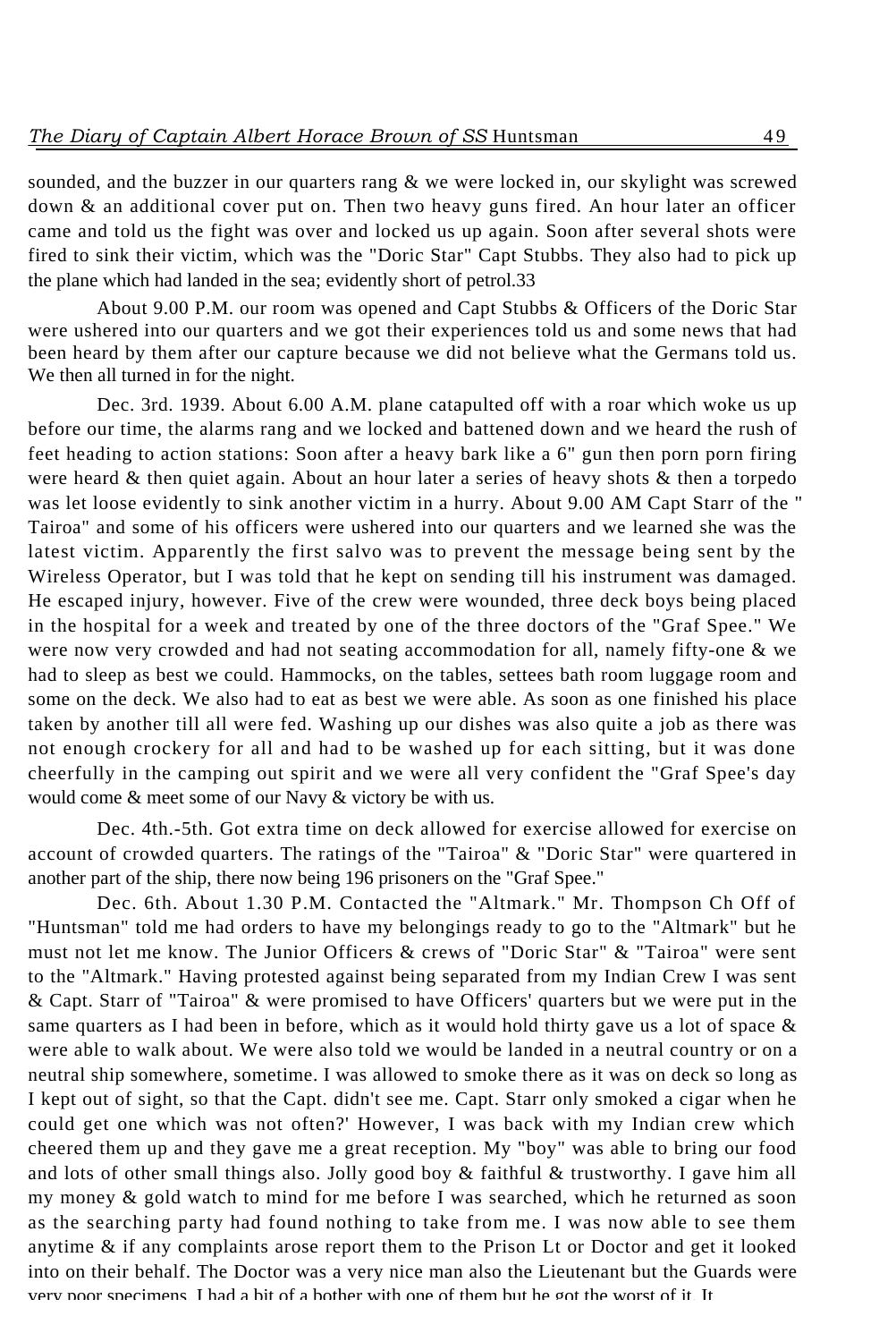arose about a clock. We had two in our quarters one belonging to Mr. Thompson, my Ch. Offr. & the other to the Capt. of the "Trevannion" & he had promised the Lieut the loan of his for the crews in another deck without my knowledge. This guard wanted to take my Ch. Officer's clock but I grabbed it at the same time he did but he couldn't get it off me. So he tried to pull out his revolver and after several tugs at it did so. I told him to shoot or get the Lieutenant. So he went away & brought the Lieut who said there had been a misunderstanding & apologised & told the guard off good & proper. He was a dirty piece of work. One of those little sneaks, making trouble wherever he could. To catch a man smoking & report him & get him punished & such like seemed to give him great satisfaction?'

Dec. 14th. 1939. Received orders to remove ourselves & effects aft to an Officer's room with accommodation for two (which was rather smaller than what we were used to) but it was quite nice clean and comfortable but being at the aft end of the ship I could not see my crew as much as before but I got permission to go and see them if any were sick. Our quarters were a room 8ft X 9ft approx & contained two wardrobes, six Drawers, two Bunks, a settee and a table & a chair. A book rack but no books?' a wash stand, hot & cold water for about half an hour A.M. & P.M. A toilet locker with glass shelves and a mirror in the door, and a rack on top for water bottle & tumblers. We had to do our own laundry work in the washstand & dry it in the room. We got a 71b Empty butter tin & cleaned it out & filled it with water & also the wash basin for the times when the water was off and so we managed to keep our clothes clean & ourselves also. When it got cold the steam heat was put on & we were able to dry out washing without any trouble.

[...]Of course I did not see my Indian crew as often, but I was always told if any were sick. I was allowed to go with the Doctor to see them. One morning Capt. Dau of " Altmark" informed me that one of the Indians had leprosy. I told him I did not believe it & would like to see him. He said the Doctor had made a blood test which showed it. I said no less than three tests were necessary & he said they had no more stuff left to test again. However the Doctor took me to see him and I found he had some tiny pimples & had scratched them off, leaving a white spot where the pimple had been which of course showed up plain on his dark skin?' I explained this to the Doctor & the man was allowed to return to his shipmates. A lot of my time was spent with a large collection of foreign stamps to remove from one book to two larger ones which were loose leaf ones which I am glad to say I was fortunate enough to get them home safely. We made a Brown paper draughtboard & got some bits of wood & made some men & blacked one lot with lead pencil but we did not play very much as I don't think either of us cared for the game. I certainly do not?38 But they did not get the satisfaction of seeing us doing nothing or looking downhearted. Not that we were but if one has nothing to do the time goes so slowly & one can't be or look as cheerful as usual. One evening the Prison Lieutenant informed us they had sunk the "Barham," the "Ark Royal" and several other naval vessels. Capt. Starr asked him if he knew any more funny stories. But he did not reply and left us apparently annoyed. This was about the time we had been told by the "Altmark's" carpenter that the "Graf Spee" had been sunk at Montevideo. I heard he had been punished for telling us. I think he was a Norwegian.

Another evening the Guard came when I was shaving and said there was no need to shave as we could not go anywhere and no one to see us.

We told him that we were going to the Opera to see "Florodora" and would he let us know when the taxi came as we were afraid we might be late. He went away & never even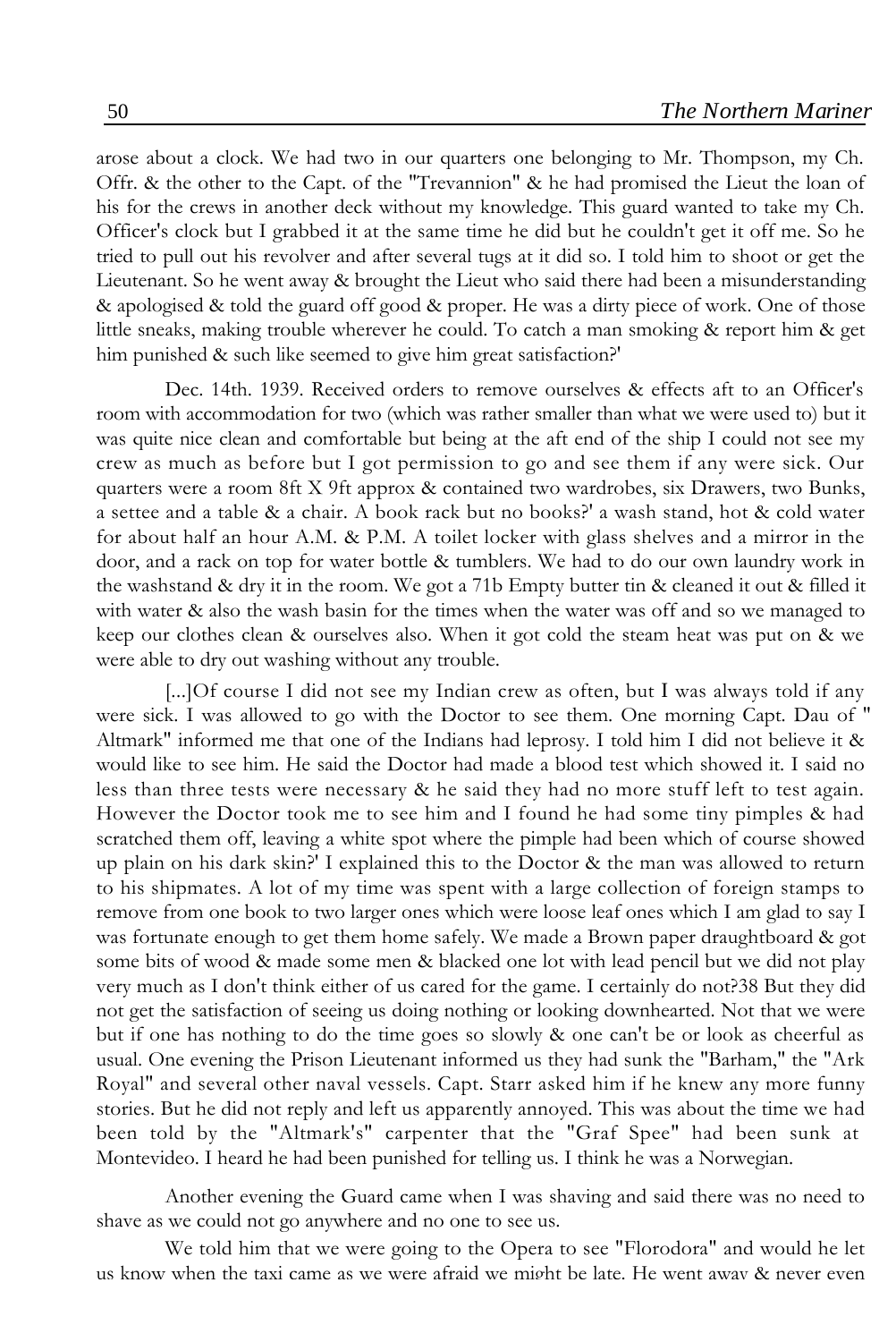liberty on deck now we were living aft weather permitting, but when approaching the Norwegian coast we were locked up all the time. Our portholes were screwed up and covered with a blank port by a spanner and opened up at daylight so as to prevent us signalling if any ship passed near to us. The food was principally canned goods. Beef, fish mostly sardines, brawn preserved potatoes sometime blanc mange and canned fruit. Christmas Day food was much better & more than we could eat so saved it for the next day. We often sent bread, margarine and sugar to the prisoners forward. The bread was not too good. The lower third part of the loaf was like rubber & uneatable. I think it was out of the oven & put in the refrigerator before being cold. At any rate about 1/3rd of the lower part of the loaf was like rubber & we could not eat it & so we had to get rid of it over the side when opportunity arose as if we were seen to leave any we would get less or none & if we had got caught I am sure we would have got no more. However, we did not get caught.

Feb 14th. 1940. A Norwegian destroyer stopped & boarded the "Altmark" off the Norwegian Coast (which we were about five miles off  $\&$  was covered with snow) at about 4.30 P.M. It was bitterly cold outside but our quarters were warm with steam heat. We Watched her come close to our port side and a boat with 4 men & an officer in it boarded us. The prisoners forward also saw them through a spy hole they had found and thought this was their opportunity to break out  $\&$  let them know of the presence of prisoners on board, but the winches were going slowly to prevent them from freezing up  $\&$  they turned turned them on full speed so as to make enough noise to drown the noise. The hose pipe was also played on them with icy cold water to drive them below again. So the destroyer departed either bribed or fooled by the "Altmark's" Capt & we were allowed to proceed. The next morning a notice was posted up forward as follows:-

Date. 15th. Feb. 1940 Posted 16th. Feb. 1940.

On account of today's behaviour of the prisoners forward they will get only bread and water tomorrow instead of the regular food.

Further I have given order that neither the Prison Officer nor the Doctor will make the regular rounds after this. Any severe cases of sickness can be reported on occasion of sending down the food.

Dau. Captain."

Biscuits & water were served once before the "Cossack" came along & released us all.

Our tea when this riot took place did not come along until it was all over and as it happened at the For'd end we had no knowledge of the riot. But when it came along (about two hours late) the prison Officer  $\&$  a guard brought it  $\&$  they were both soaking wet. I asked them if it was raining (I knew it was not)  $\&$  he said No he had been having trouble with the crew prisoners  $\&$  had to use the fire hose on them to prevent them from breaking out so he forced them below again as he said he could not shoot unarmed men.40

Our food was as usual as we had not been implicated as we were at the other end of the ship.

17th. Feb. 1940. Vessel proceeding very slowly down the Norwegian coast about l½ miles off & south of Bergen. Retired to bed about 10.00 P.M but was unable to sleep. Having tried without success I got up and put on my clothes and laid down & still could not sleep, so I got up again and noticed my pyjamas were showing below my trousers so I tucked them into my socks & laid down again but still could not sleep so I got up and sorted out all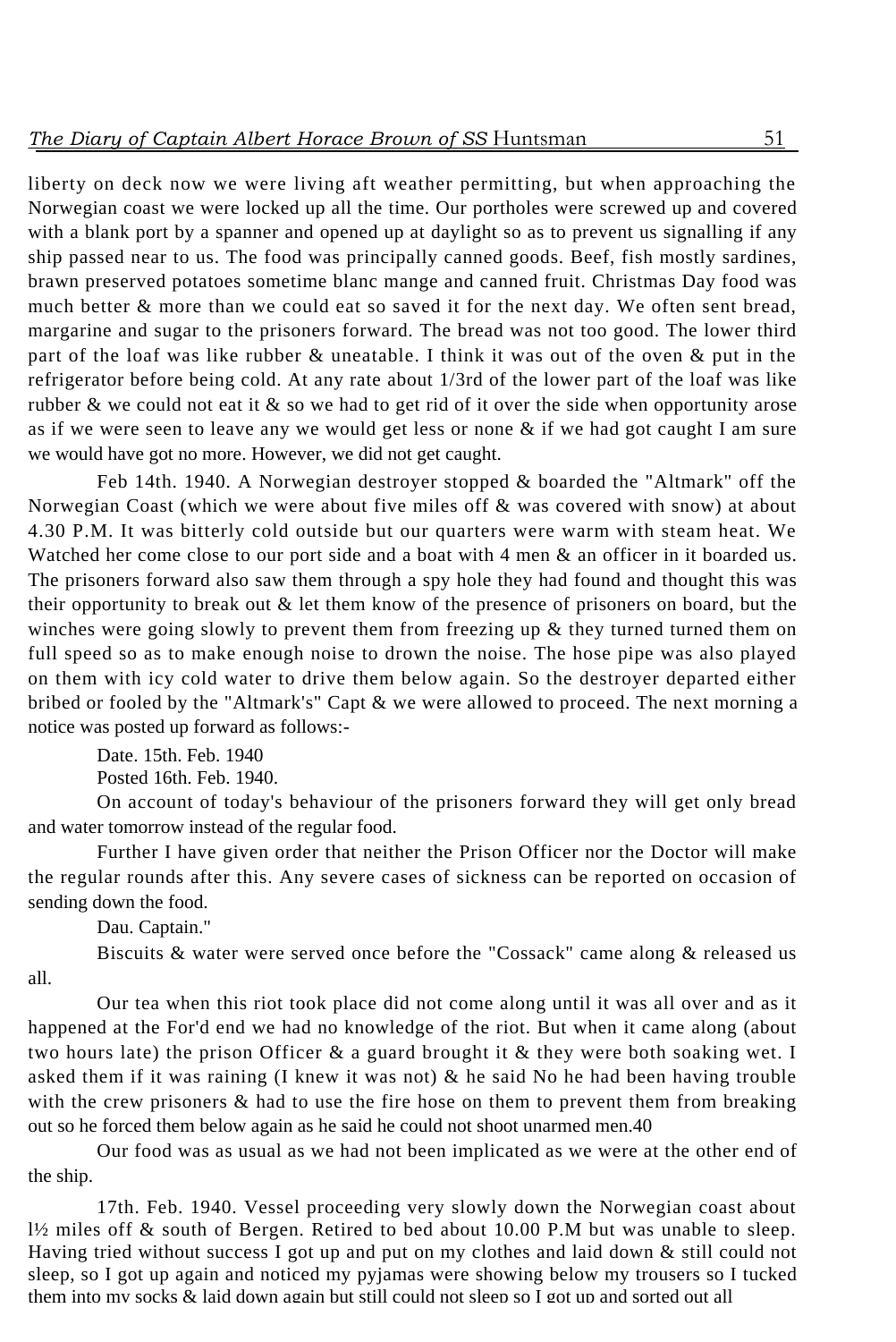my clothes in the trunk  $\&$  the suitcase then I tried to sleep. I was in the lower bunk  $\&$  Capt. Starr in the upper one fast asleep. Then I heard noises: a dull phut-phut rather erratic  $\&$ thought something was wrong with the engines. Then a heavy bump which shook the ship.

[...]I next heard a shout "rather guttural" in the passage which sounded like "Any" British prisoners here" I could not believe my own ears but I shouted "Yes." That woke up Capt. Starr and I told him. Then a deep bass voice unmistakeably British boomed out "Any British prisoners here" Capt Starr replied through the ventilator holes at the top of his door from his bunk as follows. Yes two Captains Reply came Open the door. Reply from Capt. Starr Locked in from outside can't break out. Reply. Stand clear of the B thing then. The door was then charged but it only shook. The another deep voice shouted "Let me get at the b...thing. Heavy thud and shake but no result. The same voice, [rifle] Butts and shoulders & a crash and the door came in and three bluejackets with it. Capt Starr shouted Rescue party, what ship. Reply came H.M.S COSSACK." We shook hands with them and they told us what had so far happened on the "Altmark" and the latest news about the war. All about the " Graf Spee" etc. & you can imagine how pleased we were.

[...]We had to remain where we were for some time on account of shooting on deck, but when it eased up a bit Capt. Starr started off with his effects; only a suitcase. I soon followed him with a trunk  $\&$  also a suitcase  $\&$  my toilet case etc but had to leave my large trunk behind. The ladders from the H.M.S "Cossack" were on the Forward deck, port side and we were right aft. After I had started off the Capts. Steward of the "Tairoa" met me on the deck, he was coming to help Capt. Starr. His name was "Connaughton" I believe. Very good of him. I told him Capt. Starr had gone so he gave me a hand with mine & so I saved a few things more than I expected. Half way on the after fore  $\&$  aft bridge I saw two men helping another one  $\&$  he called me by name. I stopped  $\&$  went back to speak to him. I found he was the electrician who had to screw our ports up at night & open them in the morning. But he was a decent sympathetic fellow  $\&$  did what he could for our comfort. He put an electric fan on our table during the hot weather, and now & then left a couple of cigars on the table when he was going out. I asked him what was the matter  $\&$  he said he was shot in the leg." I told him I hoped it was not very bad  $\&$  then went on. I then had to pass through the Centre Castle to the forward fore & aft bridge & then down a ladder to the fore deck. There was a ladder there up<sup>42</sup> to the "Cossack's" deck & someone threw a rope down which I made my trunk fast to & up it went & I followed it. I then met Mr. Johnson the 2nd Officer & Mr. Creer 2nd Engr & I asked them if the Indian crew were all safe. They both assured me that they had seen & counted them & none were missing. I then called the Serangs<sup>43</sup> & they also assured me that all were safe.

[...]It was pitch dark & the "Cossack" had cast off from the "Altmark" but I groped my way aft as far as the funnels  $\&$  wedged my trunk  $\&$  case between them  $\&$  then went further aft & was escorted to the Oficers' ward room & made very welcome. Fed with everything they had to give us. Cups of hot tea or coffee which were very welcome as it was very cold. Having got fairly warm I filled my pipe with some Tobacco the Indians had given me as I had given my own to the other prisoners before our rescue  $\&$  then had not enough for myself. An Officer of the "Cossack" passed near me  $\&$  stopped  $\&$  asked me what I was smoking. I told him, and showed it to him. He took one smell of it & then turned the pouch inside out  $\&$  all contents fell on the deck  $\&$  he went away. A few minutes later he returned  $\&$  gave me a Four ounce tin of "Four Square" tobacco  $\&$  told me to smoke that and let someone else live, so then I had a real good smoke with good tobacco and was very grateful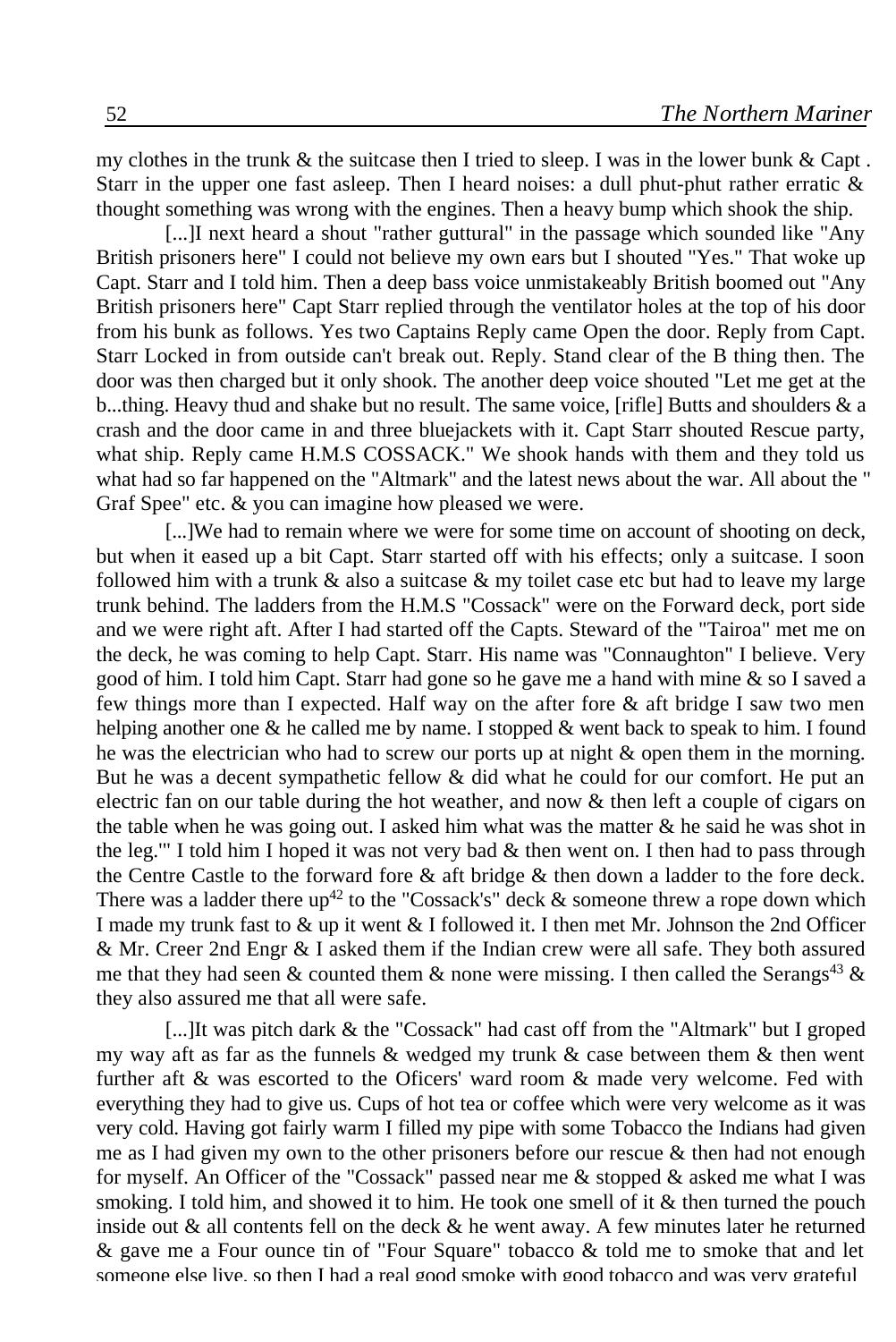to him. Shortly after I was informed that Capt. Vian wished me to use his bedroom to sleep in as he would be up all night and not using it himself. He also had a mattress put in his sitting room on the deck for Capt. Starr's use. An electric heater was in each room but what with the cold and the excitement I was unable to sleep only short snatches. I was up early washed & dressed & went out on deck & got a thrill at the speed we were travelling and also the ship's behaviour." One of the officers saw me & took me to their Messroom & there I had a most enjoyable meal & talk with them. We made a very good passage across & arrived at Leith where we received a most enthusiastic welcome from nearly all the inhabitants who seemed to be there.

After ceremonies were over we were conveyed to Edinburgh hospitals, Eastern & Western & everywhere received a welcome I shall never forget. I had cups of tea with nearly everyone, Matrons, Nurses & others. I don't think I ever eat so many cakes before in my life even when I was a boy. I was placed in the western Hospital  $\&$  got a small ward of twelve cots  $\&$  a baby's cot  $\&$  a bathroom. I got a good hot bath  $\&$  then jumped into a nice bed and jumped out again even quicker. The nurse had three hot water bottles in it to make sure it was aired and I had sat on one. Fortunately it did not burst. Later the doctor visited me & carefully examined me and pronounced me O.K. I then tried to get to sleep but a newspaper reporter butted in & pestered me for a story for his paper. I also got a call to my Wife on the telephone & was delighted to know my family were well. Then to sleep which was good  $\&$ sound & the nurse woke me for breakfast. Soon after a good breakfast I was taken to the Station to catch the Liverpool train and found most of our crew except the Indians all there & very excited.

However, we had a very nice journey and arrived safely at Lime Street [Station, Liverpool] where I was met by my daughter and quite a lot of friends & then a run through the Mersey Tunnel to home and beauty.

I found to my great delight that my wife was much better than I had expected. Also all the rest of my family.

Rule Britannia.

### **Epilogue: The Press Goes to Work**

It is clear from the foregoing that the prisoners from the various ships sunk by *Graf Spee* were well treated. Unlike the victims of aircraft, mines, or U-boats, they were not left to take their chances in their ships' lifeboats. Nor like army or air force prisoners were they herded into over-crowded, under-supplied and disease-ridden camps where brutality was common. But it went much further than that. Captains Brown and Starr shared a comfortable cabin; they had steam heating in cold weather and an electric fan in hot. They had more food than they could eat and good medical care, and when they had requests, such as for sugar, these were politely received. Starr was given cigars and Brown was able to re-mount his stamp collection.

It may be argued that Brown and Starr were two elderly gentlemen (Brown was sixty-two, Starr sixty-three) who had gained favourable treatment through their seniority and dignified manner. Perhaps, but the supposed "piggy-eyed Nazi" did not prevent the Indian *untermensch* from preparing their own food in their own way as long as supplies lasted. If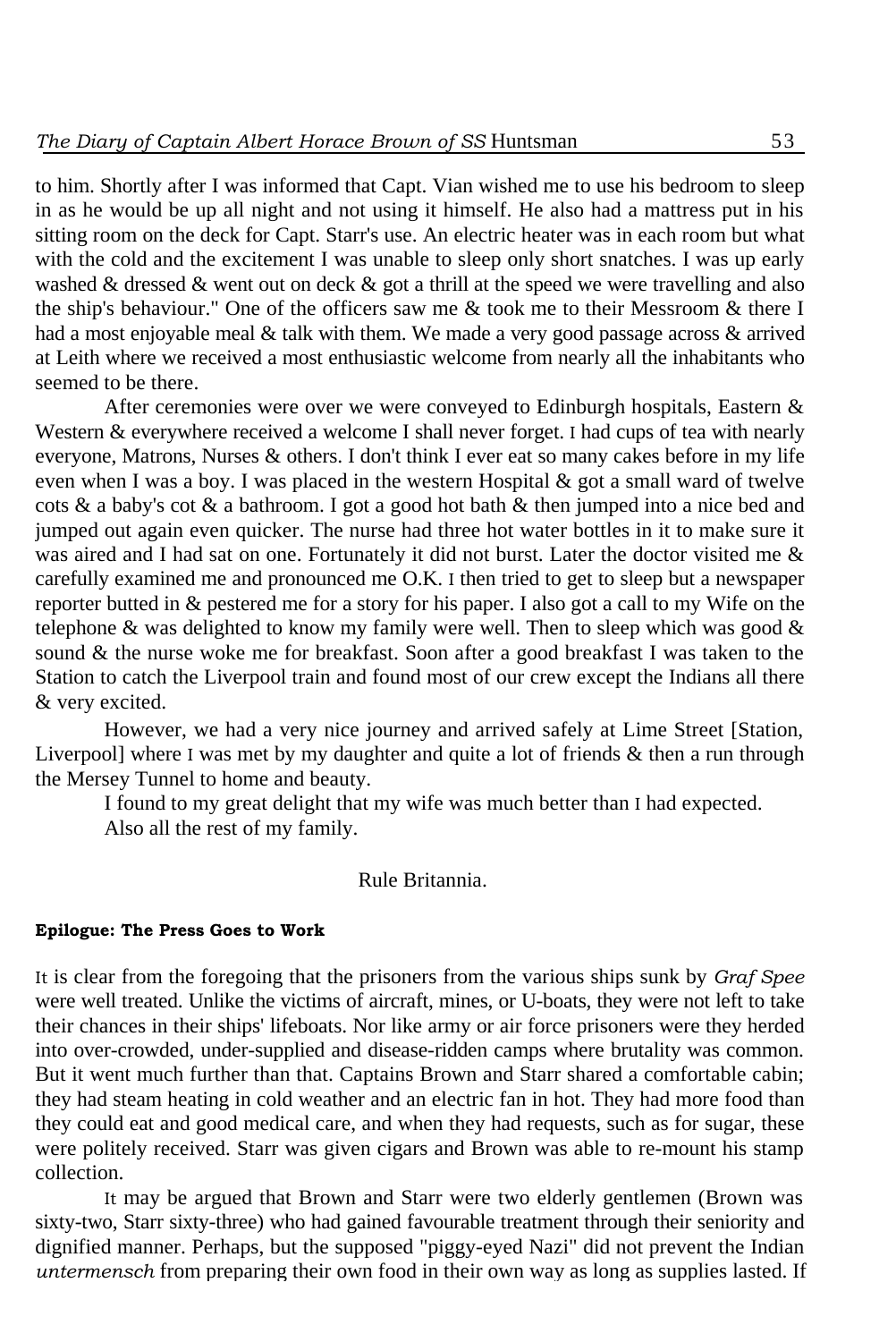he or his subordinates were half as bad as they were subsequently painted, they would surely have fed the Indians a choice of *blutwurst* or nothing, if only for the fun of inflicting torment.

And bad was certainly how they were painted. "Free after Torture in Nazi Ship," screamed the *Sunday Chronicle* in a sub-heading for which not a shred of evidence was given – or could be.<sup>45</sup> The *Daily Dispatch* was one of many to use the expression "Hell-Ship," while the *Daily Express* referred to Captain Dahl [sic] as a "bullying shrimp" fixated on vengeance. This accusation was on the authority of Captain Dove, the only captain among *Graf Spee's* victims who had never set foot on *Altmark* or, indeed, even met Captain Dau. The *Daily Sketch* referred to men "back from a living death" and got the "hell-ship" description in again.

When the reporters got among the ex-POWs they were able to get plenty of quotations to twist and facts to garble. In the *Sunday Chronicle* we find the *Altmark's* stokers "working like devils," which is understandable because getting coal into a diesel engine is not easy. The *Telegraph* provides us with a man who had been on bread and water for weeks (the "bread and water" order took effect on 16 February, the day of the rescue), and another who alleged that the Germans "made us as miserable as possible with their cruel, heartless treatment." Interestingly, the *Telegraph* also came up with the allegation – with a sub-heading – that the "Lascars" got preferential treatment at the drawing of rations. This may be the only time that the *Telegraph* committed itself in print to being more racist than the Nazis, but in the unlikely event it was true it was the greatest compliment they could have paid to Captain Brown's discharge of his perceived duty to his Indian crew members.

Also reported in the *Telegraph* was the account by an officer of *Tairoa* of how *Graf Spee* had machine-gunned their life-boats to prevent them from escaping. Members of *Cossack's* boarding party found members of the *Altmark* crew trying to launch a lifeboat and shot holes in it with their rifles for exactly the same reason. But it should be noted that they showed the same forebearance as their enemies by shooting holes in the boat, not in the already defeated men trying to use it.

Meanwhile, so-called facts like the number of prisoners, the number of the boarding party, of the crew of *Altmark,* and the weapons used on both sides, drifted around like so much froth driven by the wind. No accurate account of the events of the rescue, or anything which happened before it, could be pieced together from the accounts in the press, which are marked by technical ignorance, patriotic bigotry and a good deal of inventive talent. Or rather, such an account would need guidance to help us find which bits are true and which false.

This is where the text above may be useful. Amid the atrocity tales in the national press, we find in the more considered pages of the *Liverpool Daily Post* that Captain Starr thought his treatment reasonable, as did a Liverpool seaman called George Robinson. Captain Brown thought Captain Dau "a rotter and a pig," but made no allegations of brutality – and he got home with his stamp collection intact. An Australian seaman named Hill considered that, given the circumstances, he had been well-treated. The Brown diary may be thought to indicate that it is the moderate minority we should be believing. His last word on the subject may be taken from the *Liverpool Daily Post's* account of his brief address at the subsequent Thanksgiving Service: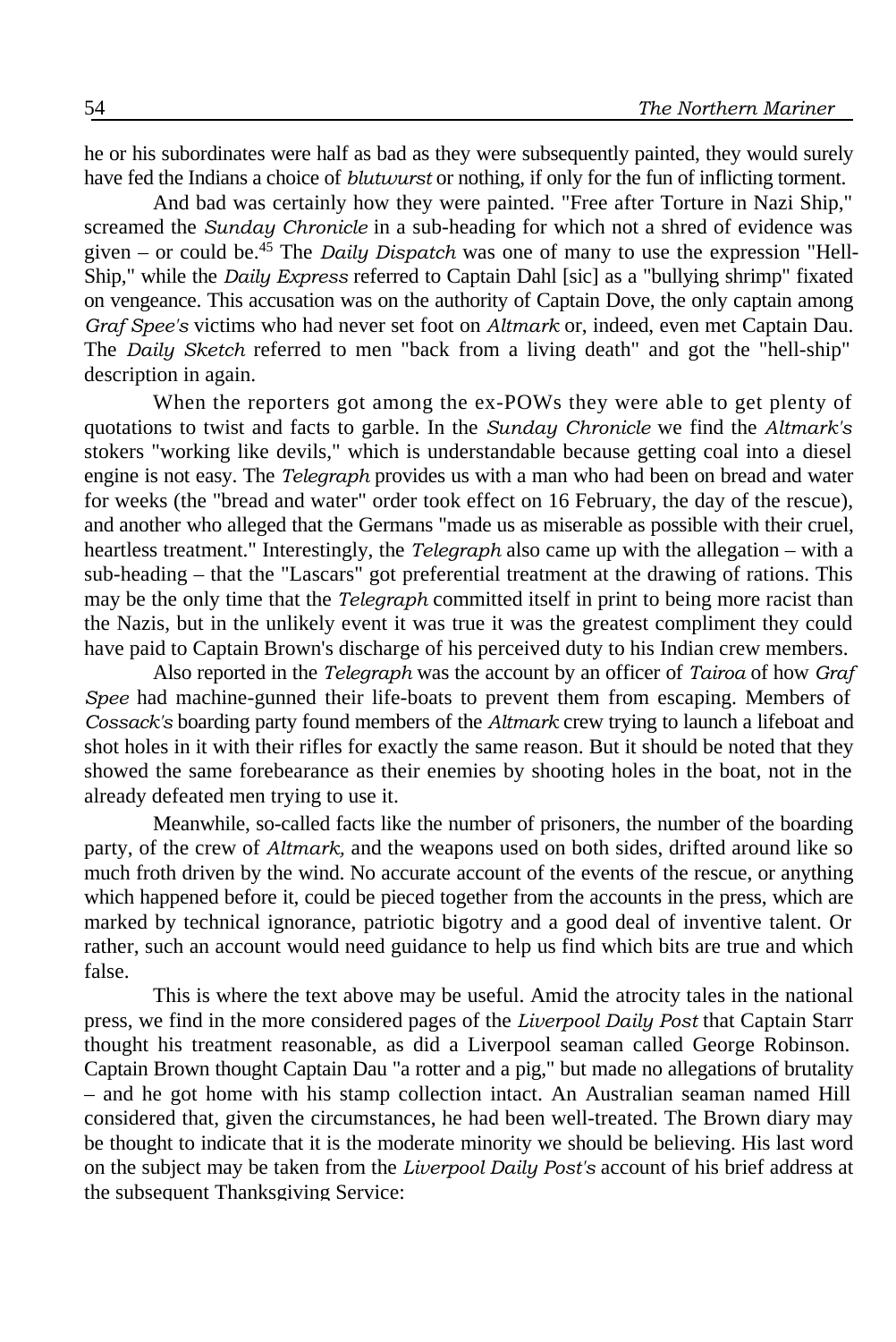He said he visited his men in the *Altmark* on every possible occasion, went down into their quarters, saw how they were treated and if they had any complaints tried to get them rectified.

Speaking of the food provided on the *Altmark,* Captain Brown said they got as much as they could eat. He personally got more, because he didn't like it. (laughter) They had porridge, brown (not black) bread and butter, tinned sausage and good soup, though they had to drink it from butter tins. For quite a long time they also got canned fruit.

One of the captain's quartermasters called out from the congregation asking him to tell them about the time they were put on bread and water; and the captain smilingly related...they were placed on that sort of diet; but they were rescued the same night. The accommodation was rather crowded; but those in charge of the *Altmark* did everything for them they could, and the captain would have been a much nicer man had he been allowed to be. As it was, he was a little bitter against the British in general.46

These might be taken as the words of an unusually moderate and forgiving man, but they were not. Captain Brown was simply a seafarer first, last and always, and the community of the sea was enough to give him an affinity even with "a rotter and a pig."

#### **NOTES**

\* Adrian Jarvis is Co-Director of the Centre for Port and Maritime History, jointly operated by the Department of History at the University of Liverpool and Merseyside Maritime Museum. The Secretary-General of the International Commission for Maritime History, Dr. Jarvis is a specialist on the history of ports and port engineering.

1. The success of *Scharnhorst* and *Gneisenau* in March 1941 is the major exception and even that was preceded by a refusal on 8 February to engage a convoy whose escort included the Royal Sovereign-class battleship HMS *Ramillies, a* slow and elderly vessel but mounting fifteen-inch guns.

2. When the action came, *Graf Spee* was penetrated just above the main armour belt by the sixinch shells of *Ajax* and *Achilles.*

3. P. Dove, *I was Graf Spee's Prisoner* (London, 1940).

4. William Frischauer and Robert Jackson, *The Navy's Here* (London, 1957), is an irritating book because it is obviously based on extensive written and oral recollections of many of the participants

or where they are.

*5. Ibid.,* 197.

6. Various numbers were quoted in press accounts. My guess is that the *Daily Mirror' s* figure of eight (five killed by the boarding party, two in a skirmish on the ice, and one who died of exposure after falling in the water and being rescued by the RN) is correct.

7. This list has been laid out to resemble the ms., complete with its inconsistencies of punctuation, spacing, etc. HMS *Cossack* and Captain Vian were added later in pencil.

8. The Captain's name is missing, and I have not managed to find it. I believe, however, that it was J.J. Robinson.

9. Despite the fact that he was of Scottish extraction, he does write "England," not Great Britain.

10. This is confusingly worded: from version A it is clear that all three were having tea together and all left it together once the warship was hull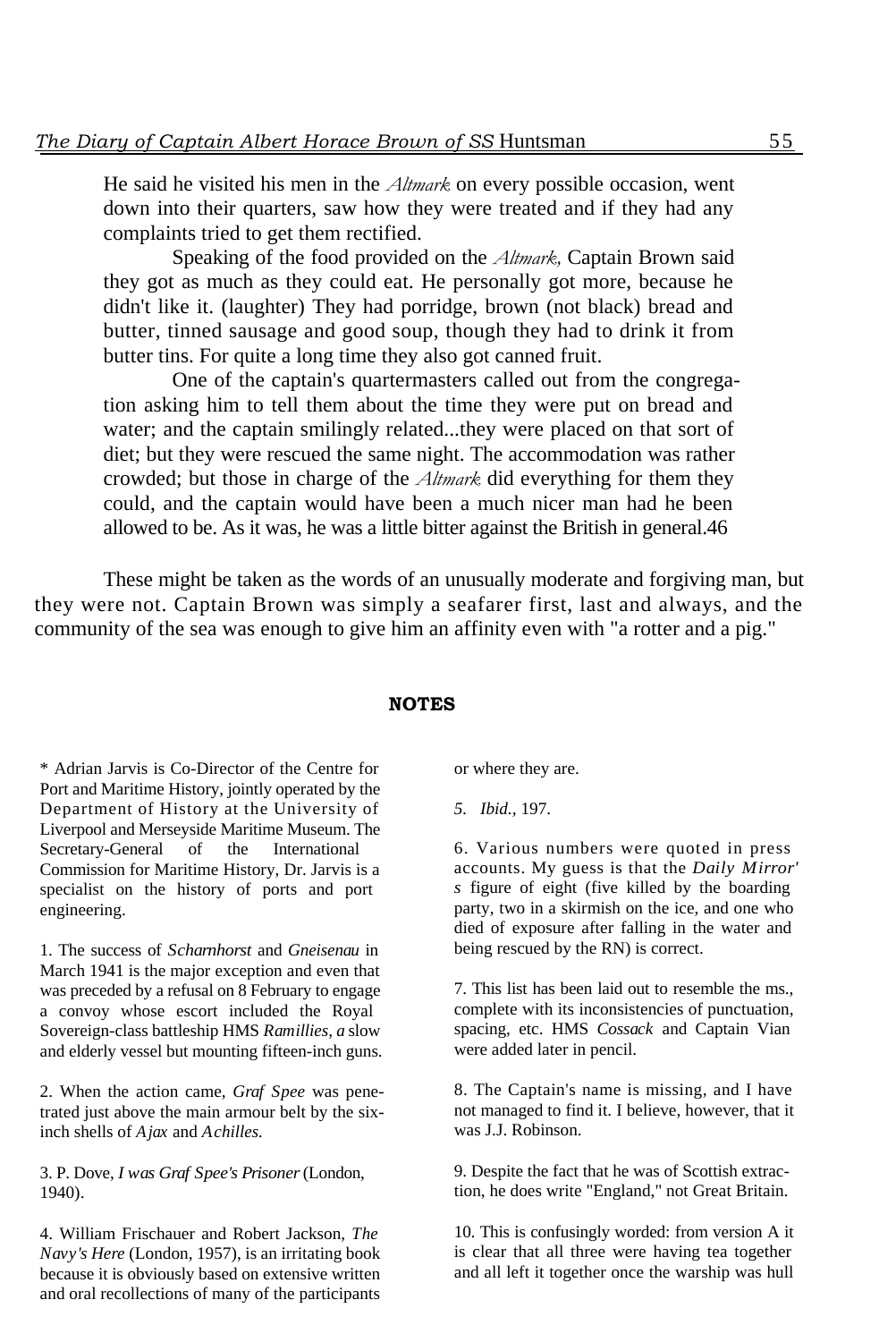11. The latter part of this paragraph is somewhat expanded from version A, e.g., "Hitlers Swastika" has gained "dirty rag of a..."

12. Absent from version A.

13. Question mark in original: at this stage he seems to have thought the boarding party were probably marines, cf. "dressed as sailors" above.

14. Dove, *Graf Spee's Prisoner,* 39, maintained that, in the interests of preventing the ship being identified, the German sailors did not wear hatbands. But at the end of his book he describes leaving the ship with a couple of hatbands as souvenirs.

15. Version A explains that the boarding party had been replaced by a prize crew and that the officers and crew of *Huntsman* had been read a document promising the security of their lives and possessions provided they obeyed orders; Mr. Thompson translated it for the Indians.

16. This passage is absent from A. Dove has a similar story of meeting an old acquaintance. This mariner's grapevine was probably a significant factor in the surprising lack of hatred exhibited by most of the *dramatis personae:* the hatred only arose later, when the landlubbers of the press got involved.

17. A mixed-fibre canvas made from jute and hemp.

18. According to Dove, considerable numbers of chests of tea were taken aboard *Graf Spee;* the Indian carpets turn up all over the place, including one shown being carried ashore at Leith ( see below).

19. From version A it transpires that three of them were Indians. We joke now about the "White Man's Burden" but Brown took it very seriously –see below.

20. The account in A is slightly more detailed. The radio incident is absent.

21. Which is scarcely surprising: *Altmark* was designed as a supply vessel, not a floating POW camp.

22. Dr. Tyrolt also came to be maligned later; the evidence of the diary is that he was a humane and conscientious man.

23. It is hereditary.

24. Version A mentions that Mr. Thompson had negotiated this arrangement with *A ltmark's* Purser to put off the day when they might have to break caste.

25. Probably a polite way of admitting they had bungled the scuttling charges.

26. There is a fair bit of re-arrangement here, but the only significant change is that in version A: "Lt Smit Eckhart...informed us that our rations were the same as theirs (everyone got the same he said). Germany's war rations being daily: 2 oz potatoes  $2\frac{1}{2}$  oz sausage or cheese,  $1\frac{1}{2}$  oz sugar,  $\frac{1}{2}$  oz tea or coffee, 3 oz of rice or beans or peas, 4½ oz meats or fats and 17½ oz bread."

27. It is worth remembering that *Altmark* was primarily a tanker but also carried ammunition for *Graf Spee.* One can understand Dau's point of view.

28. Version A gives the calibre as three-mm, presumably meant to be three-cm.

29. While *Altmark* undoubtedly did carry concealed guns, S.W. Roskill, *The War at Sea 1939-45* (3 vols., London, 1954), I, 153, suggested that it only had heavy and light machine guns. According to Frischauer and Jackson, *Navy's Here,* 68, target practice with automatic cannon was witnessed, and they also say that Captain Vian believed *Altmark* may have mounted six-inch guns. The space mentioned above might have been big enough to contain a 4.7-inch or similar, but surely not to handle its ammunition. And where were the rangefinders?

30. According to Dove, *Graf Spee's Prisoner,* 63, *Graf Spee's* boarding party bungled the laying of scuttling charges, just as they had done with *man.*

31. Question mark in ms. Since in other places margarine is specified, this questionable substance was presumably either inferior butter or superior margarine.

32. This meeting is not mentioned in A.

33. Dove, *Graf Spee's Prisoner,* 109, mentions this as well: one wonders how they got to know about such an error.